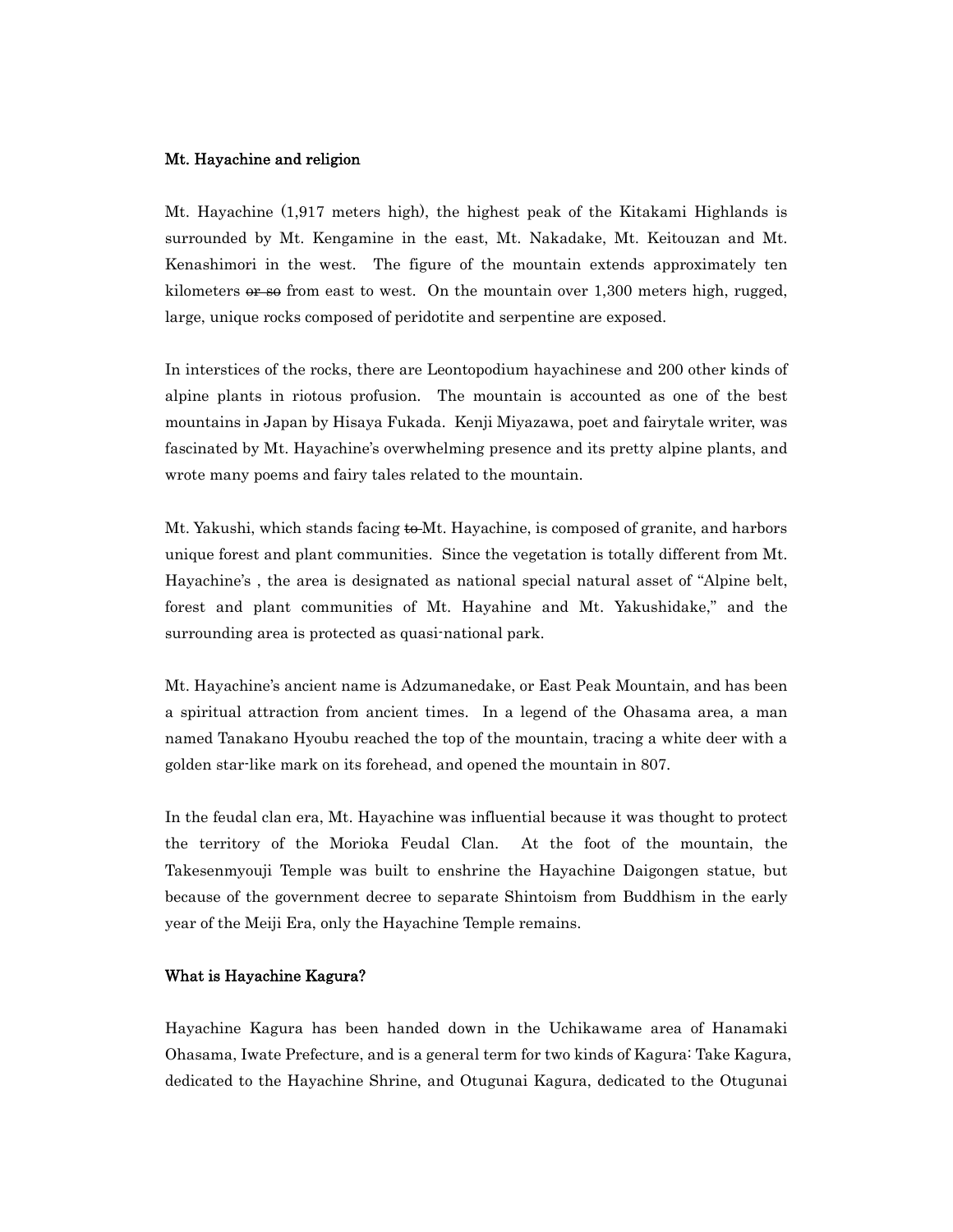Temple. It is said that Hayachine Kagura has been handed down by mountain priests who regard Mt. Hayachine as holy place for generations, and is called "Yamabushi Kagura, or mountain priest Kagura because it adopted forms of priests' prayers in Kagura dances.

The origin of both of the Kaguras is not clear, but there is a Gongensam mask (lion mask) inscribed with the year 1596 in the Hayachine Temple. At a steward's of the Otugunai Temple, there is a copy of a Kagura instruction written in 1488, so it is thought that Hayachine Kagura had already been handed down at least 500 years ago.

In the performances, there are elements of old folklore entertainments before Noh completed, and because of the its medieval atmosphere of entertainments, Hayachine Kagura was designated as national important cultural asset, and added on to the list of UNESCO intangible cultural heritage.

Generally, Take Kagura is based on five beats, and is a fast tempo and "valiant." On the other hand, Otugunai Kagura is based on seven beats, and is a slow tempo and "graceful." Also, both of the Kaguras are said to be two sides the same coin. You can see the symmetry from a Otugunai God mask with its mouth open like "Ah" shape and a Take mask with its mouth close like "Un" shape.

Until early in the Showa Era, Kagura performers holding lion masks called Gongensama used to tour around Hienuki and Waga County at during the farmers' off-season for farmers. This form called "Kagura on the street" or "Circulating Kagura" came to an end after World War II. At present, it became more common for Kagura performers to be invited to shrine festivals, other festivities and events in and outside the prefecture.

Follower schools of Hayachine Kagura spread in the center of Iwate Prefecture from Morioka City in the north to Ichinoseki City in the south, and the number of the schools is said to be approximately 100.

# Kagura Stage

It is general for Kagura to be performed at a Kagura stage in the precinct of a shrine, because Kagura is supposed to be dedicated to shrine festivals. The size of the stage is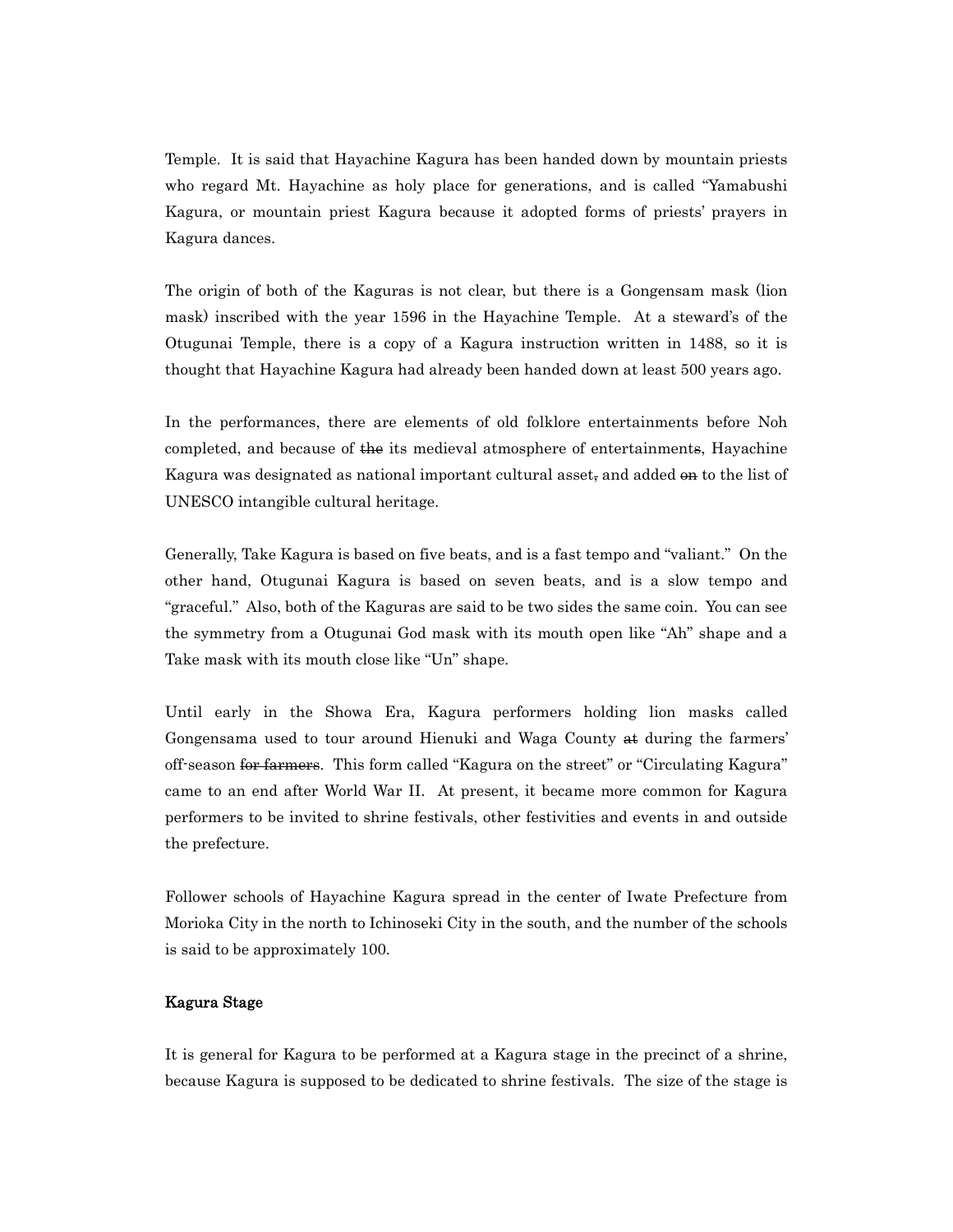360 centimeters square, and a straw rope is stretched around the stage. When Hayachine Kagura groups toured around villages, they used to perform at private houses called "Kagura inn". At that time, a wooden plank floor (usually living room) next to an earthen floor was stretched by a straw rope, and became a stage for Kagura. Then a reception room became a dressing room, with a Kagura screen between the dressing room and stage to discriminate them.

The standard size of a Kagura screen was based on the width of 180 centimeters and height of 90 centimeters. Recently, performances on a theater stage become more common, so the Kagura stage is arranged for 225 centimeters square because a 225 centimeter square screen is conspicuous on the theater stage.

The base color of a Kagura screen is supposed to be black or dark blue. In Take Kagura, the screen is dyed with the name of "Hayachine Temple" in the center and the Mukaidzuru (facing cranes) Crests in the left and right. In Otugunai Kagura, the screen is dyed with the name of "Otugunai Temple" in the center, the Chrysanthemum Crest in the left and the Paulownia Crest in the right.

## Musicians and Dancers

On the stage, a drummer sits facing to the Kagura screen, and two cymbalists sit on each side of the drummer. The drummer is called "Dotori (Domae)", who not only leads the dancers but takes the main role as by singing songs about God and delivering part of the dialogue. Flutes and narrators are behind the Kagura screen so they cannot be seen from the audience.

The dancers appear from behind the dressing room when the Kagura screen is raised, and return to the dressing room when it is raised. Nationwide, it is very common that Kagura dancers appear from the wings of a stage, so this way to appear on the stage is said to be very rare. As many as to six to seven dancers sometimes appear.

# Costumes and Outfits

### (Kabuto or Headgear)

There are several kinds of headgear which dancers wear. The representative headgear is Fowl Headgear. The name of Fowl Headgear is originated from the figure of male and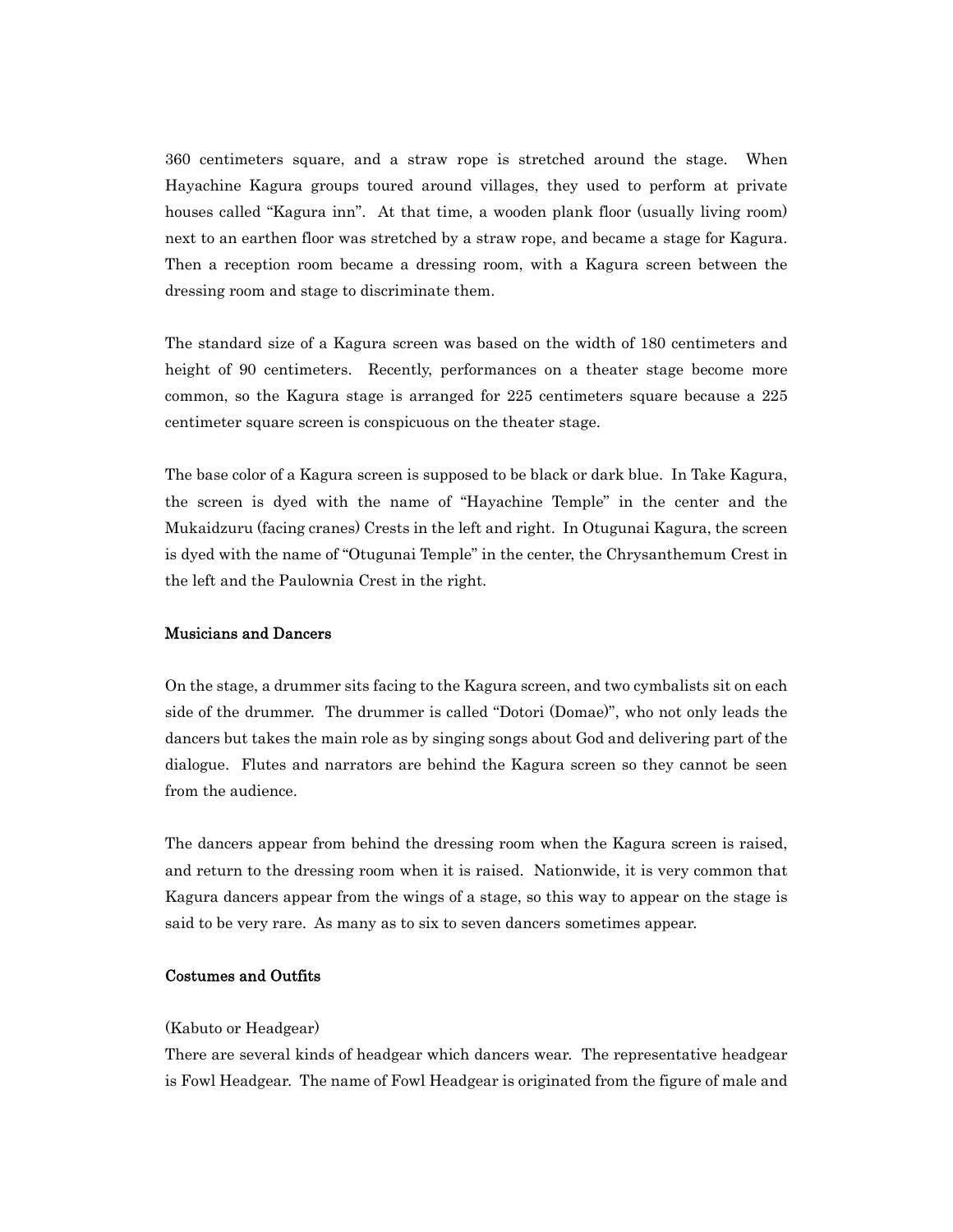female fowls on the top of the headgear. On both sides of the headgear, there are two big wings where auspicious stories such as carps going up the waterfall, plovers on the sea and a scene of a crane and tortoise with pine trees are drawn. There are three kinds of headgear such as "Okina Kabuto," "Eboshi" and "Samurai Eboshi." Eboshi do not have wings.

When no headgear is used, dancers put on a zukin or hood, kanashi or headband representing the sun over the clouds in female dances. In furious dances, dancers don a headband and zai or wig made of horse hair of black, brown and white.

### (Omen or Mask)

In Hayachine Kagura, there are dances with masks and without masks. In the dances with masks, God inhabits the masks; therefore, the dancers become incarnations of God, pray and speak of oracles. This state is called "Neri."

In God dances, dancers perform beautifully, quickly taking off the mask in the latter half of the dances. This state is called "Kuzushi," and is thought to be a dance dedicated to God after the dancer returns to a human. Dancers sometimes perform without taking off a mask until the end.

Besides the characteristic masks such as Sambasou, Yamano Kami and Sarutahiko, the kinds of masks are Male God, Goddess, Furious God, Old Man, Man, Woman, Clown and animals. Those masks are used for multiple roles.

### (Isho or Costume)

In general, dancers acting as Male God put on a chihaya, hadakko (underwear) and hakama. Dancers acting as Goddess put on a chihaya and kimono. In furious dances, a fugomi, sash and leggings are worn for aggressive actions. In donning the Kagura costume, there is a special way called "Nugidare," which means the dancer removes the kimono worn on top of the underwear, and the upper part of the kimono dangles from the dancer's waist. Drummers and cymbalists wear white kimonos and hakamas.

### (Torimono or Outfit)

In Kagura dances, dancers wear or hold various items, collectively called "Torimono," or outfit. Necessary elements include the Ougi or fan, Suzuki (wooden stick with bells and hempen fringes at the end) and tachi or long sword. Besides them, ken or sword, bow,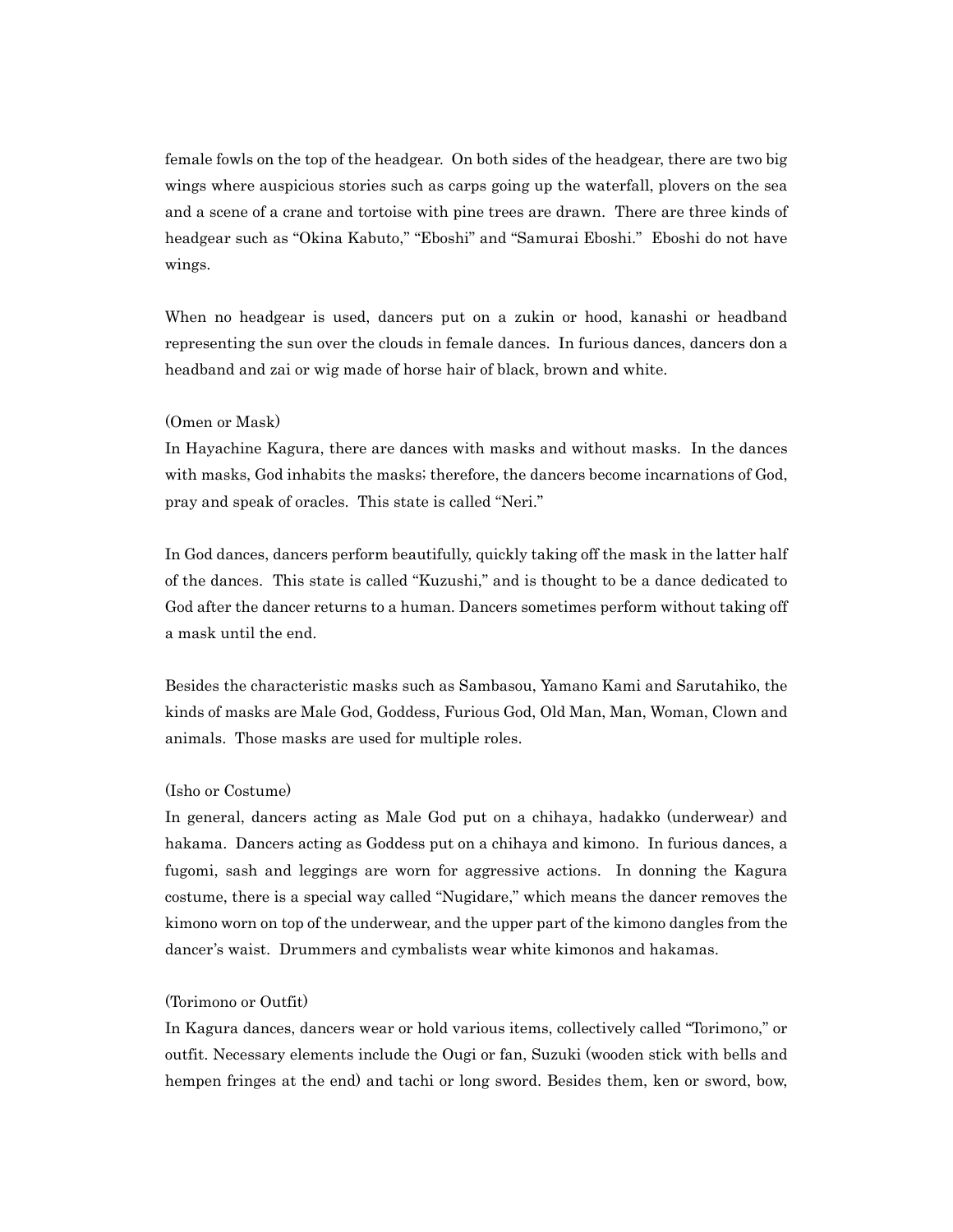arrow, heisoku or zigzag sheet and kidzuchi or wooden hammer are used. In Kyogen comedies, hyoutan or gourd and tsue or cane are sometimes used as small outfits. In the drawing water dance, the dancer makes a carrying stick with red belts rolled on, and hangs his headgear, which is regarded as water buckets on each end of the carrying stick, which is a brilliant use of outfits.

Many dancers have something called "Kuji" made of paper string on both middle fingers. It is said dancers acting as God who can pray should have "Kuji," and dancers acting as God who cannot pray should not have "Kuji", and anybody without "Kuji" cannot enter the stage area. Those days drummers and cymbalist used to put on "Kuji."

### Program and Composition

Programs of the both Kaguras are almost the same and more than 40 programs, including reverse dances, though the titles of the programs are somewhat different.. The programs are divided into "Shikimai," "Kamimai," "Onnamai," "Aramai,""Bangakumai," "Kyogen" and "Gongenmai."

In performing Kagura formally, first of all the drum rite must be performed to have God descend from heaven. After the rite, the six dances called "Shikimai" are supposed to be presented without fail. "When the curtains are not drawn" which means "when Kagura is danced all day long in the same place," reverse version dances of "Shikimai" are performed at night. The shortest program is 15 minutes long, but the longest one is more than 40 minutes long. When this "Shikimai" is finished, some dances including "Kamimai", "Onnamai", "Aramai" and "Bangakumai" are performed and "Kyogen" is sometimes danced along with them. And the end of the dances should be "Gongenmai."

### (Shikimai)

Shikimai refers to the six dances which should be dedicated at first in performing Kagura. The content of the dances is purification, invocation of the spirits of the dead, repose of the dead's souls, prediction and oracle. The order of the dances is "Torimai," "Okinamai," "Sanbasou," "Hachimanmai," "Yamanokami," and "Iwatobiraki." Shikimai is composed of face dances and reverse (Ura) dances. Reverse dances of Shikimai include "Yonintorimai," "Matsumukae," "Urasanban," "Urahachiman," "Oyamanokami" and "Iwatobirakihonshiki." In Take Kagura, the reverse dance of Torimai is sometimes performed, and in Otugunai Kagura, "Inadahime" is sometimes danced as the reverse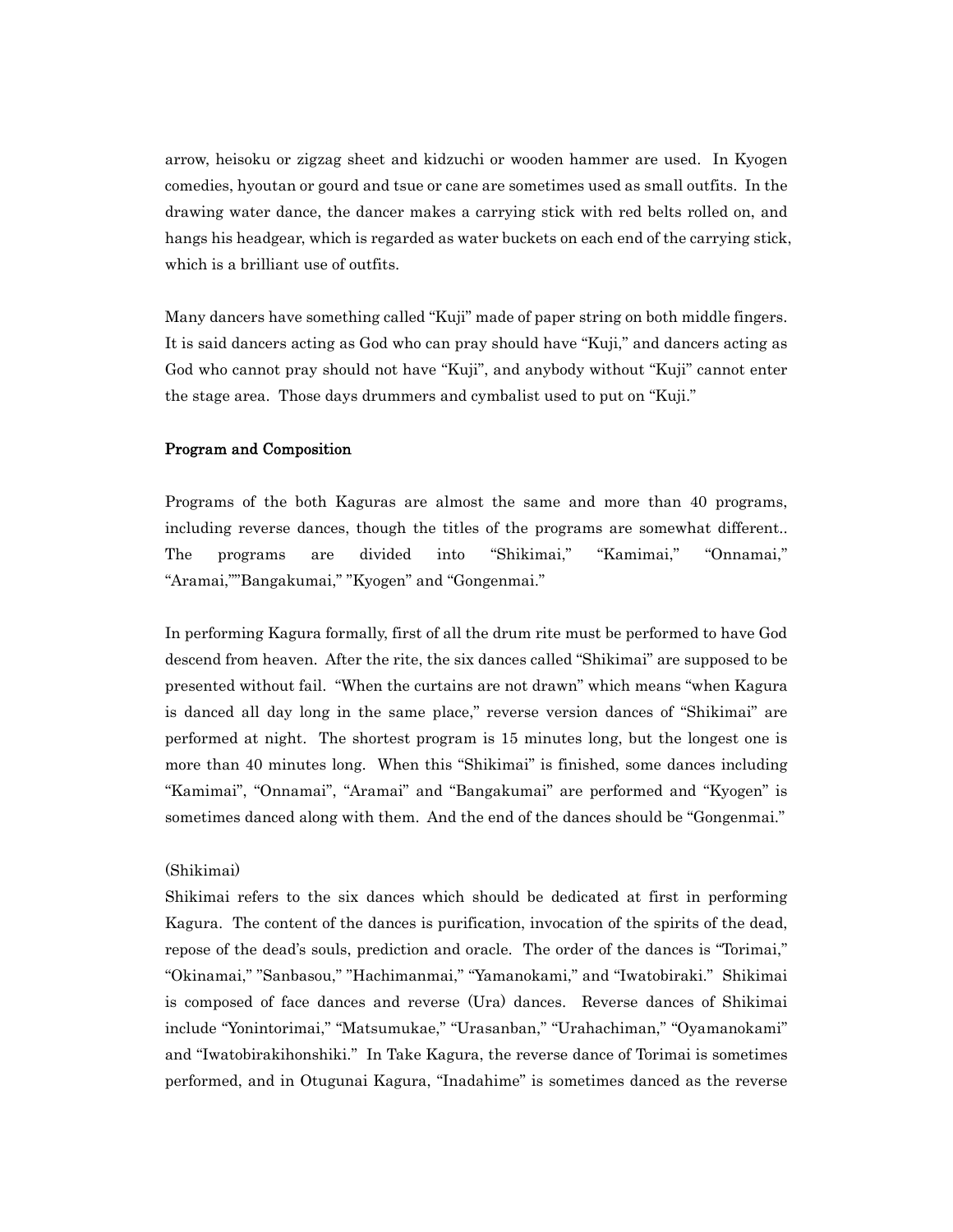### dance of Iwatobiraki.

### (Kamimai or God Dance)

Kamimai is a mythological dance. Drawing the theme from two ancient history books of "A Record on Ancient Matters" and "The Chronicles on Japan," the dancer appears with a mask without fail. In the first half of the dance, the dancer prays and speaks of oracles as an embodiment of God. In the middle, the dance stops, and the content of the story is told in the way of "Shamon." In the latter half of the dance, the dancer takes off the mask, and performs beautifully and quickly, so this dance is composed of two parts.

### (Onnamai or Female Dance)

A woman (Goddess) is a main character in this dance. This dance has a storytelling element, and is graceful and beautiful, but in this dance, it is said that there is an atmosphere of a medieval performance called Shirabyoushi. There is no dance to perform quickly and beautifully in this dance like Kamimai, or God dance taking off the mask.

# (Aramai or Furious Dance)

As the name of the dance indicates, this is a very furious dance, its action is very quick, and furious handling is characteristic. Since there are no God songs and scenarios handed down, the story of this dance is not clear. But this is very popular among the audience.

### (Bangakumai)

Bangakumai is called "Samuraimono," or Samurai story, and "Bushimai," or worrier's dance. Therefore, this dance is a program with a good tempo that features a worriers' battle and revenge story. This story is familiar to people in Kabuki and Noh; therefore, many people understand the outline of the story.

### (Kyogen or Comedy)

Kyogen comedy in Kagura advances in the dialogues between a dancer and drummer; therefore, quick-witted reactions are very important although the words of the dance are fixed. Funny and colorful stories are sometimes depicted. This dance has another name of "Clown."

(Gongenmai or Lion Mask Dance)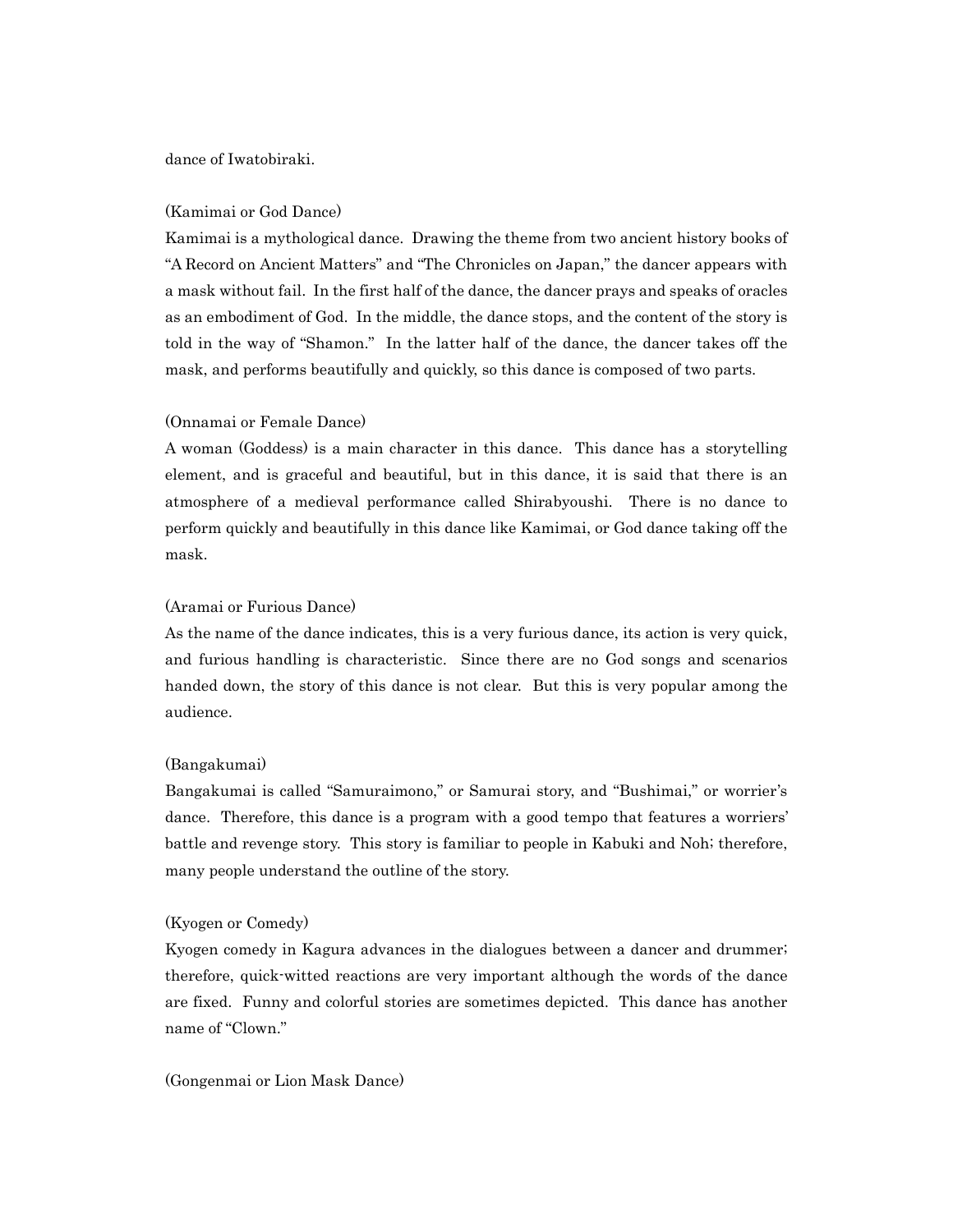At the end of Kagura dances, this dance should be performed without fail. Gongen out of Gongenmai means that deities appear in this world as tentative figures, and in Kagura, the deities inhabit the Lion Mask (Gongensama). Therefore Gongenmai is treated as one of the most important in order to ward off every evil and pray for everyone's peace.

# *Shikimai* Torimai or Fowl Dance

Torima is a dance that two dancers in kimono without mask perform holding fans and suzukis. The dance is said to pray for good relationships of couples or the dance of Izanagino Mikoto and Izanamino Mikoto. The fowl is believed to the bird to ward off evil spirits; therefore, this dance is thought to purify the Kagura stage.

In Take Kagura, a dancer putting on a headgear with both a male fowl and female fowl shows up, but in Otugunai Kagura a dancer putting on a male fowl headgear shows up first. This dance is short, but complicated, delicate, fast, sometimes slow and beautiful.

### Okinamai or Old Man Dance

This dance is performed by an old dancer with a white mask. In Take Kagura, the dancer is called Amenokoyaneno Mikoto, but called Amenotokotachino Mikoto in Otugunai Kagura. This dance is difficult and has a slow tempo; therefore, there are few opportunities to perform it. This dance is for longevity, and is said the best God dance to comfort Amaterasu Omikami in front of the Amanot Iwatono Door. There used to be words related to Buddhism in Okinamai's old scenario, but the words diminished after the government decree to discriminate Shintoism from Buddhism early in the Meiji Era.

### Sanbaso or the Third Dance of Shikimai

Sanbaso is the third dance of Shikimai, and is said to be the dance for Hirukono Mikoto to describe feelings, adversity and hardship in the world. This dance is the copy of the second dance of Okinamai, so an old dancer with a black mask shows up lightly. In the scenario, there are words to praise the old dancer, but the dancer humbles himself and calls his name humorously. Being different from the old dance which is a slow tempo,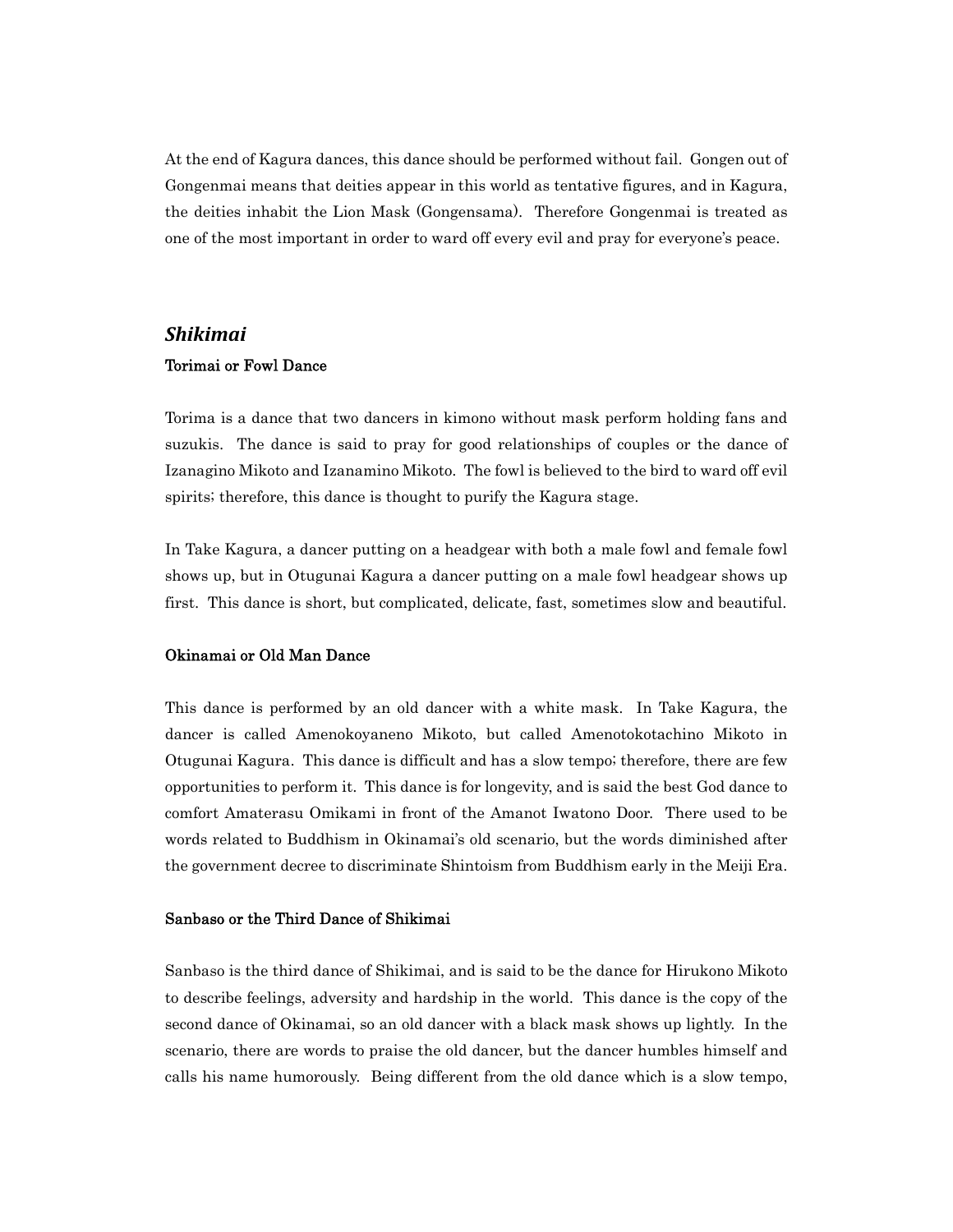Sanbaso has a quick tempo with acrobatic movements, so this is a very popular program for the audience.

### Hachimanmai

This dance is to ask the origin of Hachiman Daijin God, and to praise his way to handle a bow and arrows. It is a dance to pray for eradicating evils as shooting arrows in all directions. Two dancers without masks show up. Each of them holds a bow in his left hand and two arrows on his waist. The two dancers are said to be Homudawakeno Mikoto (Ojin Emperor) and his elder brother Homuyakeno Mikoto.

This dance is as rare as Torimai or Fowl Dance because two dancers perform without masks.

### Yamanokamimai or Mountain God Dance

Yamano Kami or Mountain God is Oyamatsumino Mikoto, and it is said he becomes the Agriculture God in coming to town in spring, and becomes Mountain God in returning to mountains in fall. So this program is the most important for farmers, people working in mountains and priest Kagura dancers. The dancer cuts the nine characters in the air, and expels evil sprits by making a symbolic hand gesture. In Otsugunai Kagura, a mask with its mouth open like "Ah" is used. On the other hand, in Take Kagura a mask with its mouth closed like "Un" is used.

### Iwatobiraki

The famous myth of "Amano Iwato" or the rock door to heaven is the theme of this dance. Amaterasu Omikami was quite furious about her younger brother Susano Mikoto's vandalism, and shut herself in the rock door to heaven. Since the goddess shut herself in the rock, heaven and earth became dark, so gods at a loss discussed, and placed offerings in front of the rock door. Amenokoyaneno Mikoto recited a Shinto prayer, and Ameno Udzuneno Mikoto danced in front of the rock door. As soon as Amatarasu Omikami thought the situation strange and opened the door slightly, Tajikaraono Mikoto who was ready at the rock dragged the door open, and welcomed Amaterasu Omikami.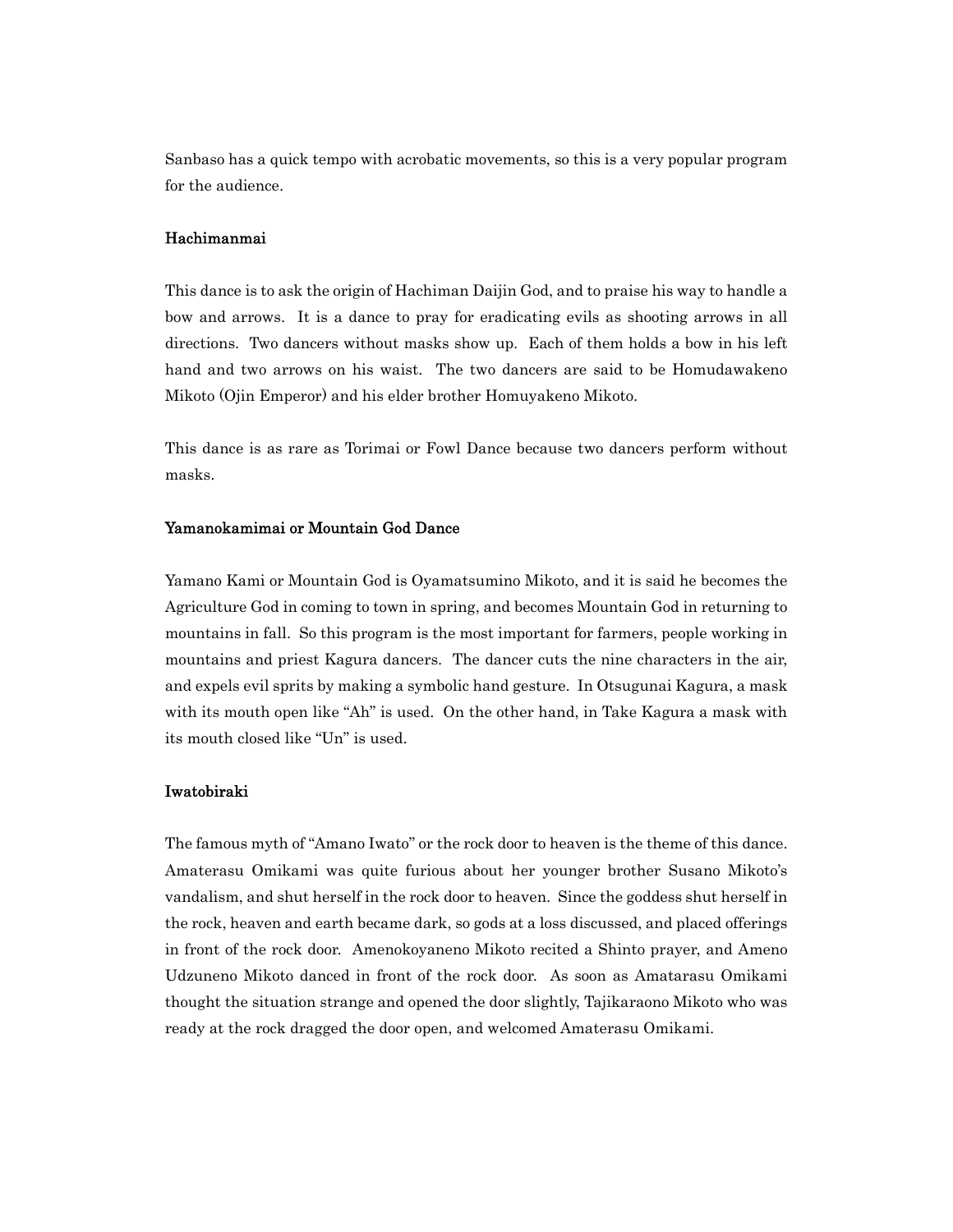# *Urashikimai* Yonin Torimai or Fowl Dance of four

This dance is the reverse dance of Shikimai. Four dancers in kimono without mask show up and perform. Those four dancers are regarded as four gods, and they are said the couple of Izanagino Mikoto, Izanamino Mikoto, their son Susanoono Mikoto and the son's princess Inadahimeno Mikoto. This dance is to pray for matrimonial happiness, prosperity and family safety. In Take Kagura, the dance of Inadahime sometimes becomes the reverse dance of Fowl Dance.

### Matsumukae

Otoshino Mikoto had two brothers named Okagayamatoomino Mikoto and Mitoshino Mikoto. The elder brother had another name of Senshu, and the younger brother had another name of Bansei. Those two gods hosted their father god Otoshino Mikoto and mother god Kayohimeno Mikoto in welcoming a new year. They decorated pine trees and bamboos at the gate, and made offerings inside the home. Otoshino Mikoto is also called "Toshigami" or Year God, and he is thought to be a visitor god to come to each family on the new year's day, so this dance is performed as the first dance in a new year.

### Urasanba/Manesanba

This dance is the reverse dance of Sanbaso. A dancer in the role of Sanbaso and another dancer, a clown, shows up. They are said to be two gods of Hirokono Mikoto and Awasimano Mikoto, but it is not clear. The clown dancer putting an Eboshi headgear on back to front with a clown mask performs Sanbaso dance, following the other's dance. When the Sanbaso dancer throws back his head, the clown dancer droops and falls down to try to stand on one leg. The clown dancer sometimes fools the audience, and continues the awkward dance, but actually he is a very good dancer.

#### Urahachiman/Jibome/Yoyuminomai

The face dance of Hachimanmai is Two Gods Dance, but its reverse dance is Four Gods Dance. Main characters are Homudawakeno Mikoto (Ojin Emperor), Sokotsutsuono Mikoto, Nakatsutsuono Mikoto and Uwatsutsuono Mikoto, who are called three Sumiyoshi gods. The number of the dancers increases, but the way to perform and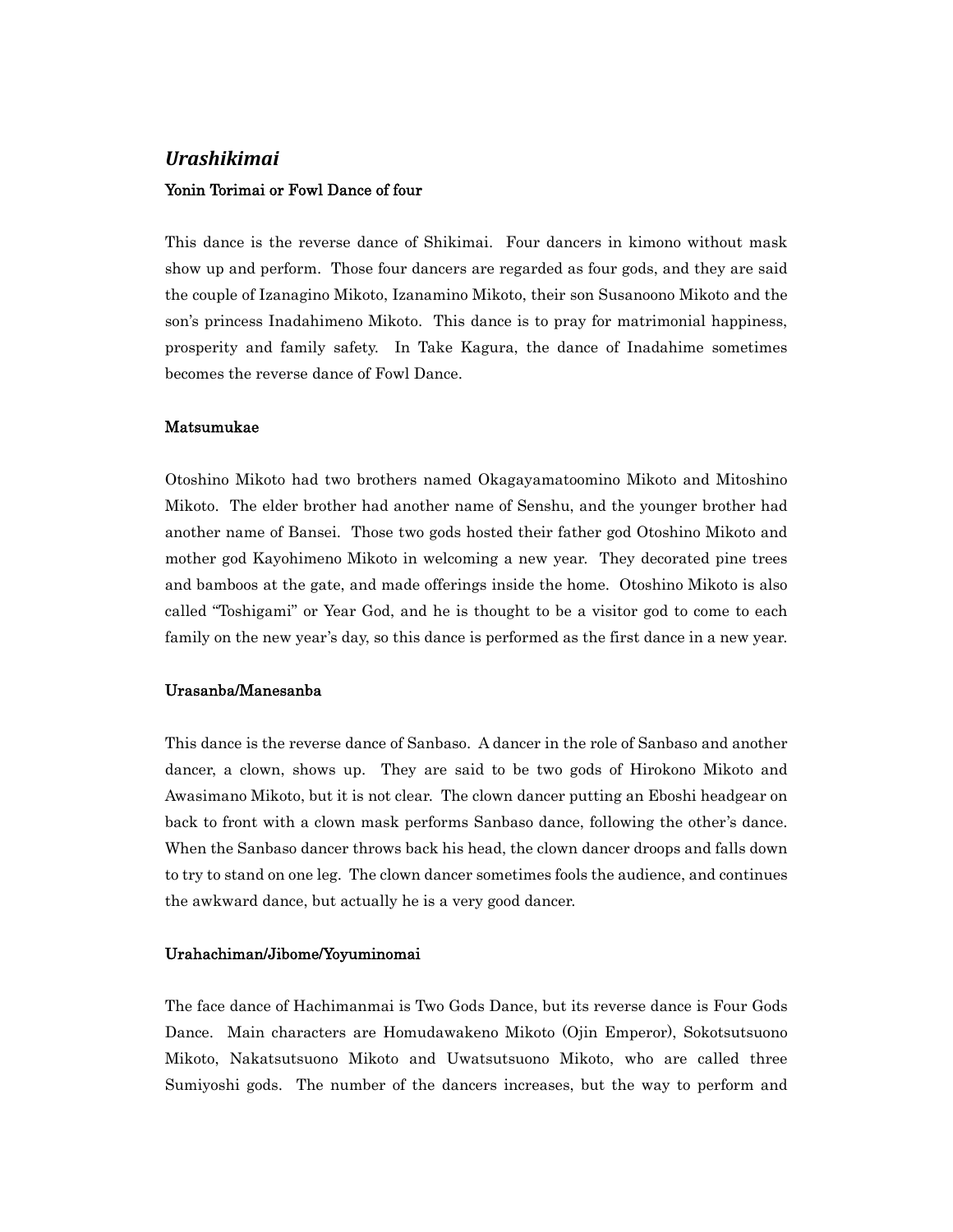scenario are the same as the face dance.

### Koyamanokami

Koyamanokami is the dance clowned Yamanokamimai Dance. In the face dance of Yamanokami, the dancer performs a severe and dignified god, but in Koyamanokami, the dancer puts on a weird white clown mask. This god is said to be Oyamatsumino Mikoto's son, Kunisatsuchino Mikoto. In the first part of the performance, the dance looks severe, but in the latter part of it, the dance becomes comical because the dancer cannot pull his sword easily. When this dance is performed in a living room where the audience is very close, it is a program that makes the audience feel a sense of belonging to the dance.

### Iwatobirakihonshiki/Honbiraki

Iwatobiraki is the reverse dance of Iwatomai. The story of this dance is the same as the face dance of Iwatomai, but there are some differences between them: there adds Mikomai that is Amenoudzumeno Mikoto holding bamboo leaves in both of her hands dances in front of the rock door, in Take Kagura Amaterasu Omikami sees a kuzushimai-dance sitting behind the screen along with Amenoomoikaneno Mikoto. In Otsugunai Kagura, "Inadahime" sometimes becomes the reverse dance of "Iwabobiraki."

### Inadahime/Orochitaiji

In Take Kagura, this is a program performed as the reverse dance of Fowl Dance. In Otsugunai Kagura, this is peformed as the reverse dance of Iwatobiraki. Susanoono Mikoto, who performed numerous acts of vandalism, was exiled from heaven, and descended to the upper waters of the Hinokawa River in the country of Idzumo. There, the couple of Ashinadzuchino Mikoto and Tenadzuchino Mikoto lamented because their daughter Inadanohimeno Mikoto was supposed to be eaten by a big snake named Yamatano Orochi. This dance shows the process by which Susanoono Mikoto is successful in exterminating the snake.

### Kamimai or God Dance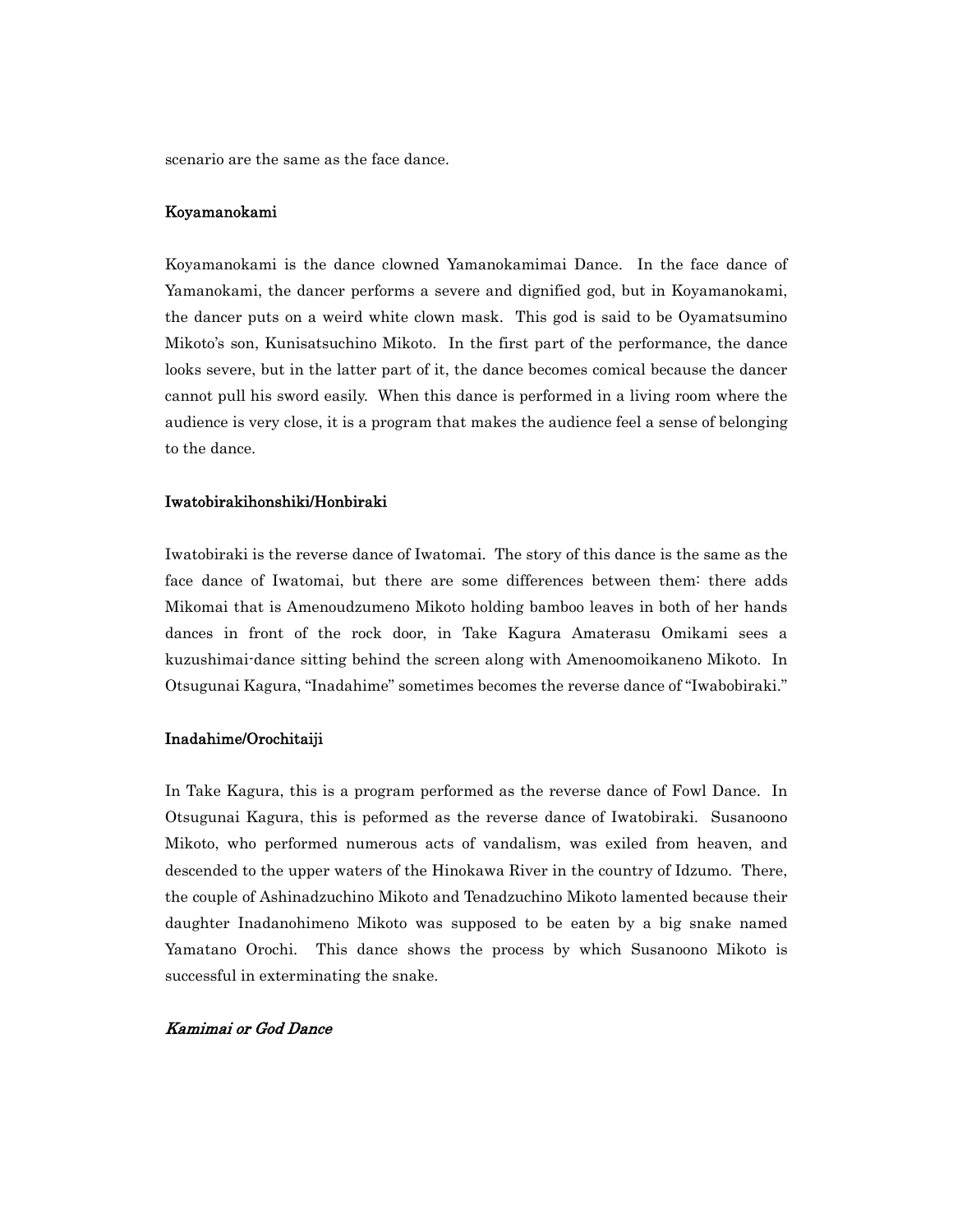### Amakudari/Tenrinkoson

Ninigino Mikoto, the grandson of Amaterasu Omikami was told by Amaterasu Omikami to govern Toyoashiharano Nakatsukuni (Japan), so he descended to the peak of Takachiho in the country of Hyuga along with three followers of Amenoudzumeno Mikoto, Amenooshihomimino Mikoto and Amenokushitsuno Mikoto. This dance shows the situation where Sarudahikono Mikoto on his way from Toyoashirano Nakatsukuni to welcome the group, and Ninigino and Ninigino Mikoto's followers meet with each other. In the first half of the dance, it is featured that the Sarudahikono Mikoto Dancer with a red goblin mask performs a brave neri-dance. And in the latter half of the dance, it is featured that the four dancers without masks perform a kuzushi-dance.

#### Amakumabitogokoku/Otokogokoku

Amaterasu Omikami heard that there was a goddess named "Ukemochino Kami" in a the country of Toyoashihara no Nakatsu, and dispatched "Tsukiyomino Mikoto" to her. She was very pleased to host Tsukiyomino Mikoto by feasting many meals out of her mouth. But Tsukiyomino Mikoto was furious regarding the meals dirty, and as a result, Tsukiyomino Mikoto killed her. Amaterasu Omikami was very surprised by the news, and dispatched Amano Kumabito to look into the circumstances. Amano Kumabito found the goddess' body from which five grains grew. This dance shows Amano Kumabito hands the five grains from Ukemochino Kami's body to Amenofutodamano Mikoto in order to dedicate the five grains to Amarerasu Omikami.

#### Amaterasugogoko/Onnagokoku

Amaterasugogoku is the sequel to "Amakumabitogokoku", and shows Amenohutodamano Mikoto receiving the five grains from Amenokumabitono Mikoto hands them to Amaterasu Omikami. Amaterasu Omikami is so happy to be dedicating the five grains, and decides to make them people's food. She orders Amenosadahikono Mikoto and Amenonagatahikono Mikoto to plant them on rice fields and farms. This is the origin of agriculture, and Ukemochino Kami was deified as Inaridaimyoujin God to protect the five grains.

#### Suijinnomai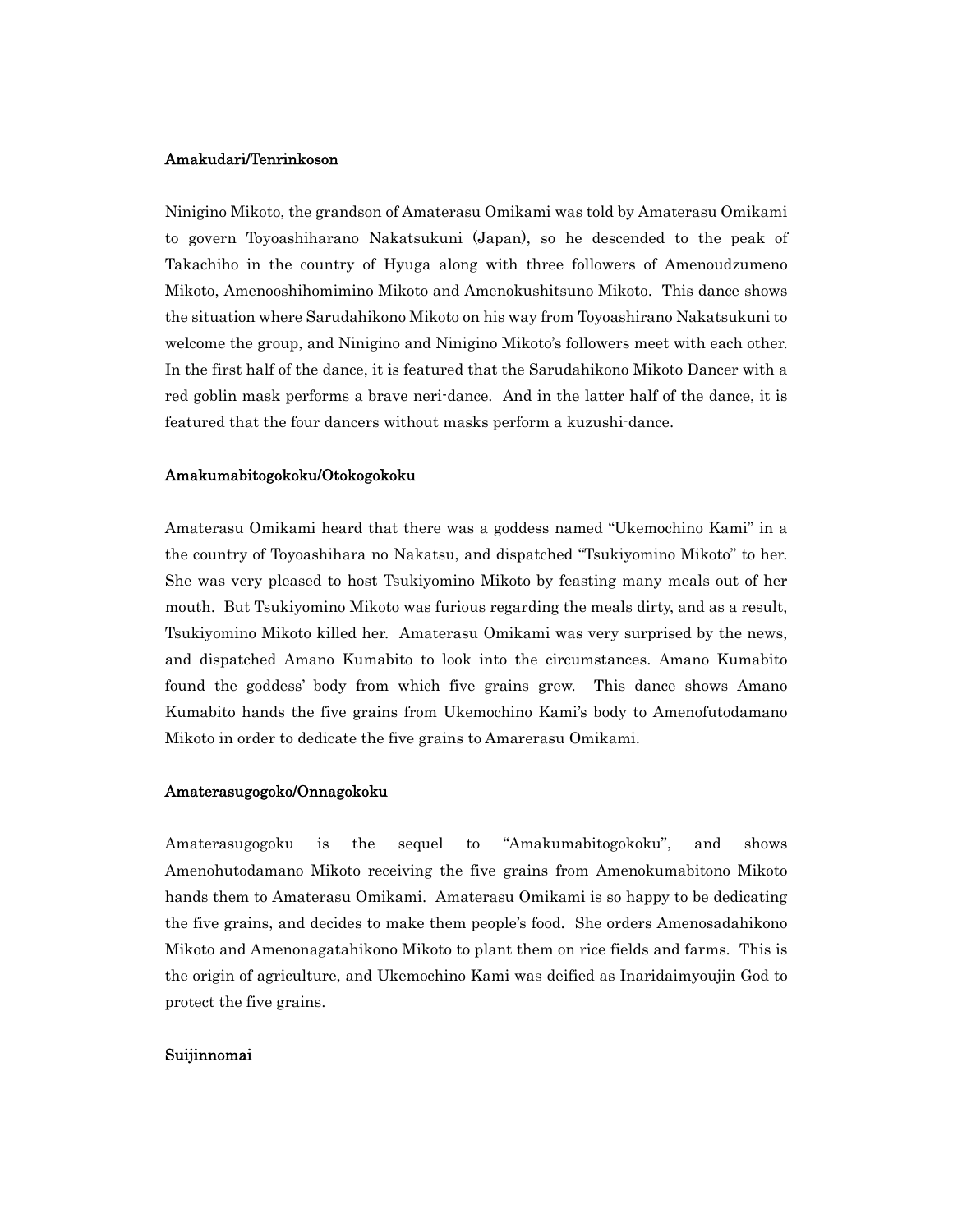The great king of Byobugaoka, the leader of the dragon gods over sixty provinces in Japan, is very angry to see rivers and clean waters ruined by human beings, so he collected many fellows of his in the upper part of the Otonashi River in order to inflict damage to human beings. But many big and small rivers and waterfalls stopped because Amaterasu Oomikami came to know this trial and told Futsunushino Mikoto to stop raining. The great king was at a loss, and asked for forgiveness to Amaterasu Oomikami. So Futsunushino Mikoto pledges him to protect human beings, and endowed him with the position of Water God to control water.

### Akujintaiji

Ninigino Mikoto, the grandson of Amaterasu, wanted to descend to the country of Toyoashiharano Nakatsukoku, but evil gods and demons annoyed the country, so Ninigino Mikoto dispatched Amenohohino Mikoto to eradicate the evil ones, but Amenohonohino Mikoto never returned. Next, Amenowakahikono Mikoto and Mikumano Daijin were sent, but they also never returned. So brave Takemikadzuchino Mikoto and Futunushino Mikoto were dispatched, and finally the evil gods and demons were ousted. In Take Kagura, the story of this dance is a fight dance between the two gods of Takemikadzuchino Mikoto and Futsunushino Mikoto and the evil ones, but in Otsugunai Kagura, this dance is a fabulous god dance in which seven god dancers appear.

### Sankan or Three Koreas

Jingu Empress, Ojin Emperor's mother, decided to go on an expedition to three Koreas (Shiragi, Korai and Kudara) along with Takenouchino Sukune as general according to an oracle from Sumiyoshi Daijin though she was pregnant at that time. Takenouchino Sukune ordered Atobeno Isora to borrow Shiomitsutama (high tide ball) and Shiohirutame (low tide ball) from the Dragon's Palace, and succeeded in surpressing three Koreas using those two balls. This dance starts with Jingu Empress's graceful dance which appeases in all direction. Then, it features the furious battle scene between Takenouchino Sukune and the king of three Koreas.

### Mikotozoroi/Mutsukimai/Minadzuki/Yojinmikonomai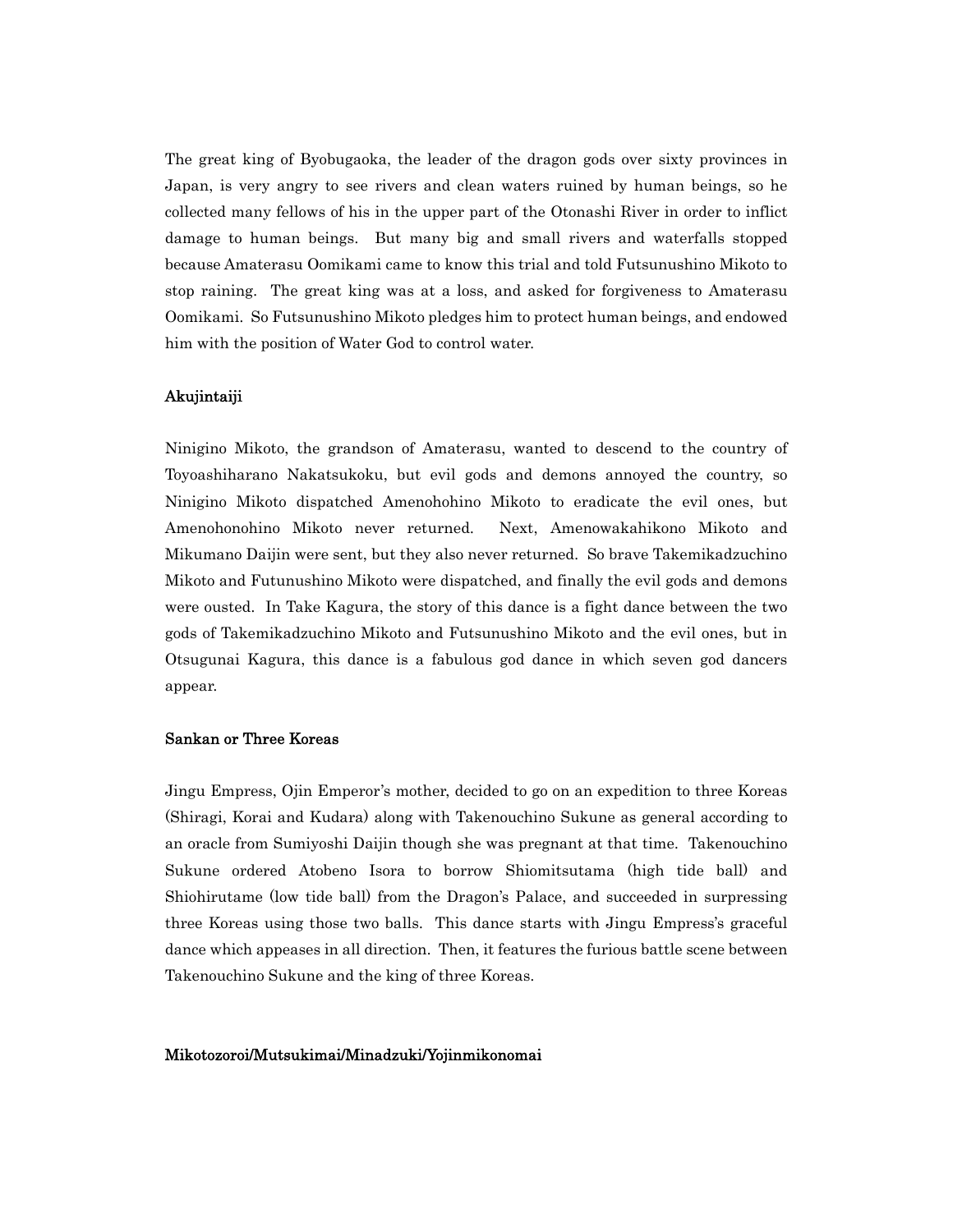This dance is called "Mikotozoroi" and "Mutsukimai" in Take Kagura, and "Minadzuki" and "Yojinmikotonomai" in Otsugunai Kagura. Minadzuki means June in the lunar calendar, and in this month the Gion Matsuri Festival in Kyoto is held. On the Gion Festival day, gods in heaven gather around Amaterasu Omikami, and the gods tell about the righteousness of Ninigino Mikoto's succession of the nation and the origin of the three sacred treasures. They entertain Amaterasu Omikami performing Kaura to celebrate universal peace and prosperity.

### Godzutenou/Tennoumai

When Tennou, whose head is like a bull head, went to the southern ocean to marry Otohimi, the dragon king's daughter, he asked rich man Konan to let him stay at Konan's for a night, but Konan, who was voracious and did evil things, refused this favor. On the other hand, Sominshorai, Konan's elder brother was poor, but he showed much hospitality to Tennou. Tennou was able to go to the southern ocean safely, and he and Otohime got a child named Hachioji (Hasshoujin). Afterward, Tennou destroyed Konan on his way back, and endowed Sominshorai enchantments to ward off sickness.

## Ebisumai

When Hirukono Mikoto of Mallow Bay, Yosanokori County, country of Tango asked Amaterasu Omikami where to get a large catch, she gave an oracle to go to Nagisano Ura Bay. In the bay, there was a large catch as the oracle said, so Hirukono Mikoto dedicated many kinds of seafood. Amaterasu Omikami was so glad to receive them, so told Hirukono Mikoto to become "Ebisu" or guardian god of fishing. This dance is to pray for a good catch and huge harvest, but Ebisu is also famous as a god for good business.

### Godairyuo

Taishakuten had four princes and one princess. Taishakuten distributed one year of 365 days by season to the four princes, and three god treasures to the princess. But the princes was not satisfied and raised an army because she was not given any days. Taishakuten sent a messenger named Monzen to the four princes to give the last eighteen days of each season to the princess. As a result, each of the eighteen day periods given to the princess came to be called "Doyou"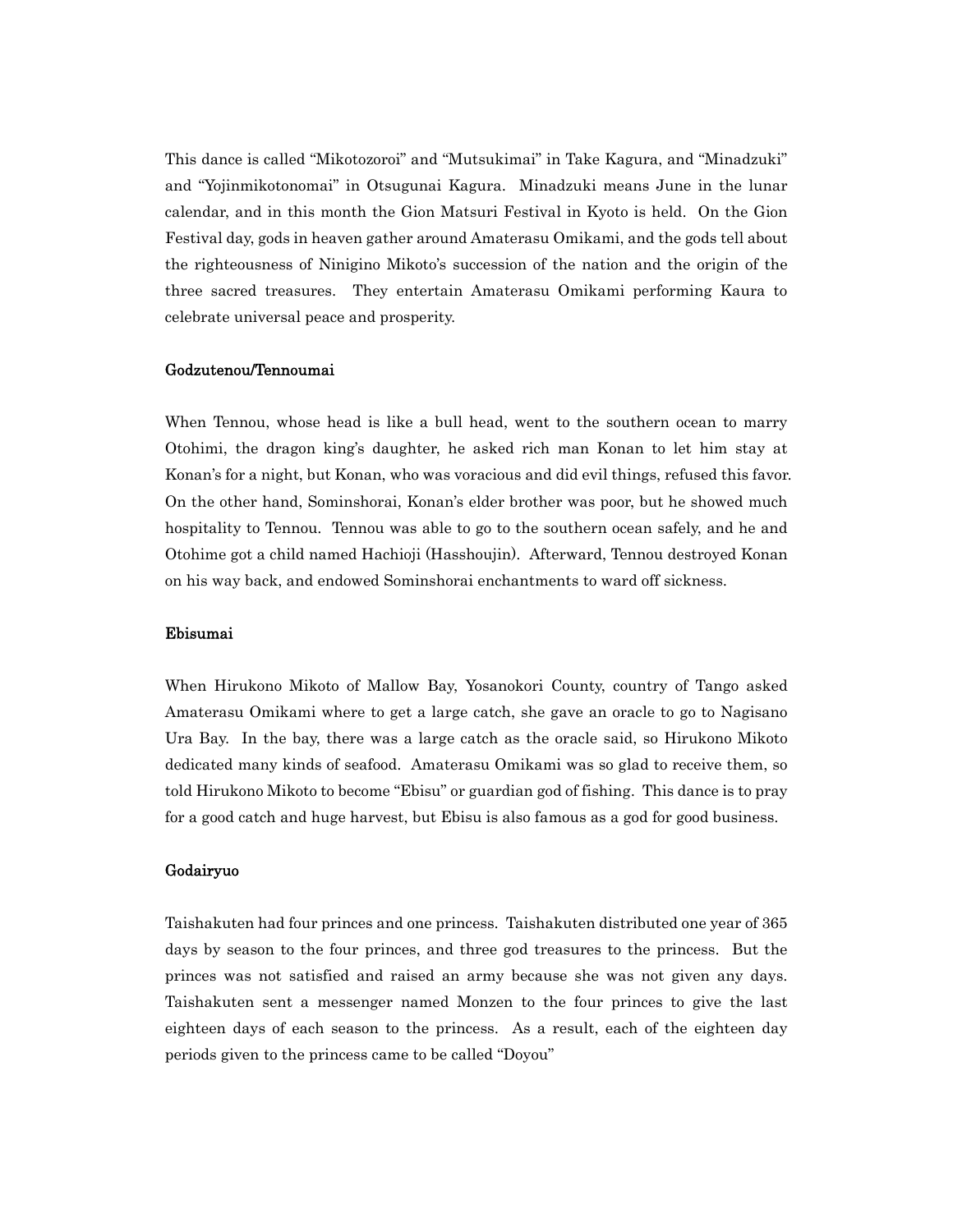#### Ryuguwatari/Anzanmai

The brohter of Umisachihiko (Honosusorino Mikoto) and Ymasachihiko (Hikohohodeminono Mikoto) exchanged their hunting outfits one day, and Yamasachihiko went to the sea, but resulted in being taken away the important fishing hook. Then, Shiotsuchino Okina was just passing by, and told him to go to the Dragon King's Palace and ask Dragon King to resume it. Yamasachihiko reached the Dragon King's Palace, exterminating sea ghosts, and succeeded in finding the fishing hook. He married Toyotamahimeno Mikoto, Dragon King's daughter. Later it is said Toyotamahimeno Mikoto became the god for safe birth, after being blessed with children.

# *Onnamai or Female Dance* Shiokukumi

This is a dance called in the field called Kagura Noh. This dance is graceful to refers to how to draw seawater. It is said this dance became independent from a part called "Rongi" (A dancer and singers or dancers themselves sing songs alternatively like dialogues.) of "Matsukaze" or Pine tree and wind of Noh. However, it is not clear this is originated from Noh or from older performances than Noh. The verse, "There are a moon and two shadows which look the moon on the two shadows until the high tide comes," is poetic and makes beautiful dance music.

### Hataori or weaver

Once upon a time, there was a happy couple in the country of Wakasa. One day the husband went to Kyoto, and did not return home for a long time. In the meantime a rich neighborhood man who felt deeply about the wife weaver asked a bad person to spread evil rumors about the husband. The wife heard these rumors and was not able to endure the stories, so she threw herself into the pond. But she never went to heaven and became a ghost. She wove as if insane according to weaver's songs. When the husband came home from Kyoto, he learned the circumstances, and held memorial services to become a Buddhism priest.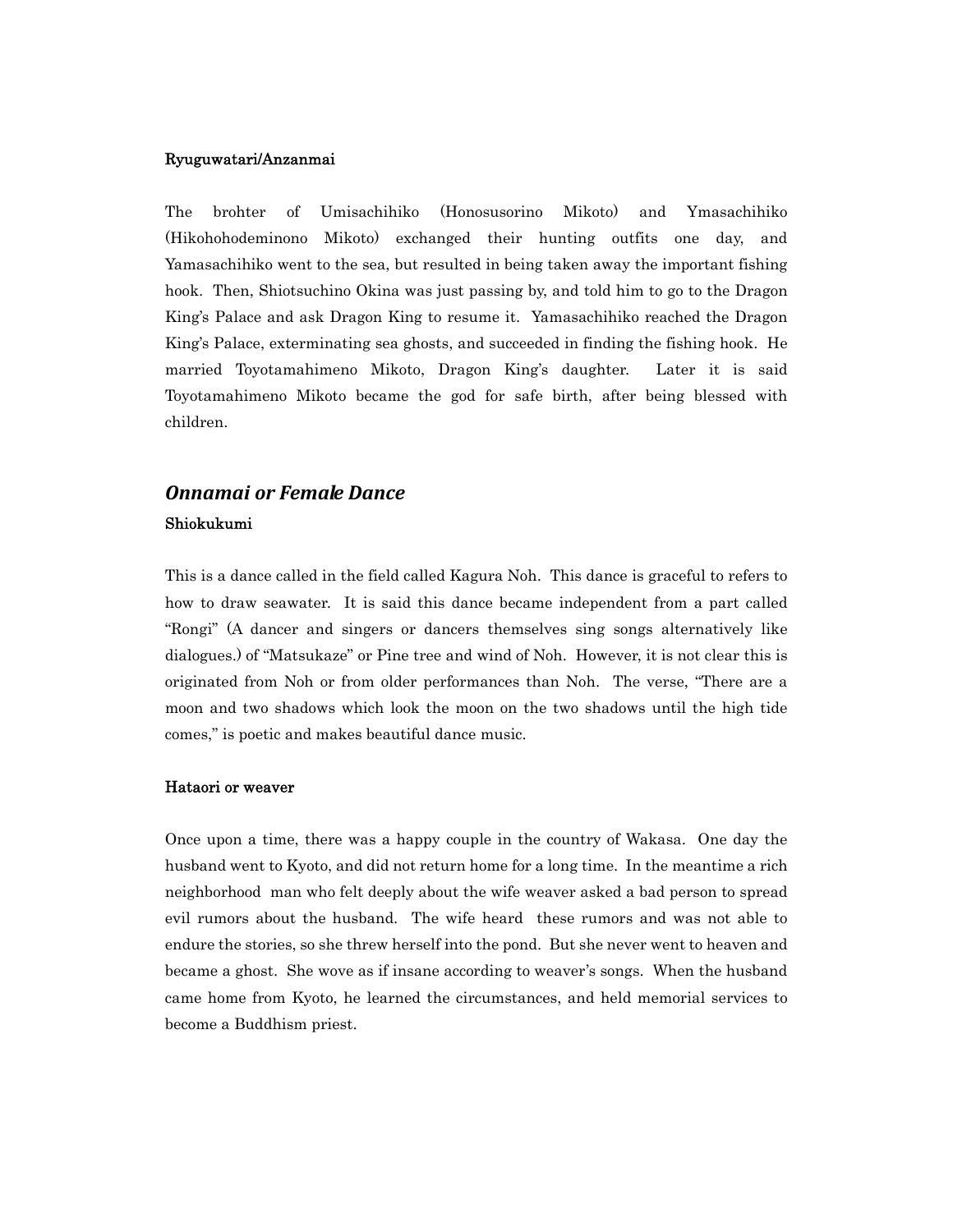### Kanemaki/Dojoji Temple

A girl wanted to visit and worship Kanemakidera Temple where women were not allowed to visit, but a steward of the temple refused her claim because there were five wonders in the temple. The girl still wanted to worship the temple in spite of the refusal, so the steward refused once again because there were seven wonders in the temple, and advised her that she would transform into a snake when she touched a rope of the bell in the temple. But the girl that didn't give up her hope visited and worshiped the temple, and became a snake because she took the rope of the bell. A priest (mountain priest) came to know this story, fought with the snake, and converted the snake to Buddhism by the power of the Buddhist Law.

### Nekokiri/Warabiori

On the foot of Mt. Fuji, there were old parents and a beautiful daughter. The daughter was asked by the parents to go to southern mountains across the river in order to take brackens. But on her way back home, the river was rising because of the wind and rain, so she was not able to return home. The daughter told a lie to an old boatman that she would do whatever the boatman wants, and she was able to return home getting time of one day and one night. The boatman waited and waited, but the daughter never returned, so he became a snake and attacked humans out of spite.

### Nenju or longevity

This is a story that there was a religious couple on daily basis on the bay area of Nanigawaura, and they receivedlongevity because of the blessing of Yakushi Daimyojin God. The old couple worshiped the gods and Buddha without missing a single day to appreciate them because they thought the gods and Buddha make them live happy days in their later years. And on the thirty-third day for a great ambition, a goddess showed up in front of the old couple, and said "I will make the 80-year-old man become 30 years old, and 70-year-old woman become 20 years old". The goddess rejuvenated the two.

# Odamaki

Odamaki refers to a hollow thread made of hemp yarns. There was a very beautiful woman and a young man who visited the woman secretly at nights. The young man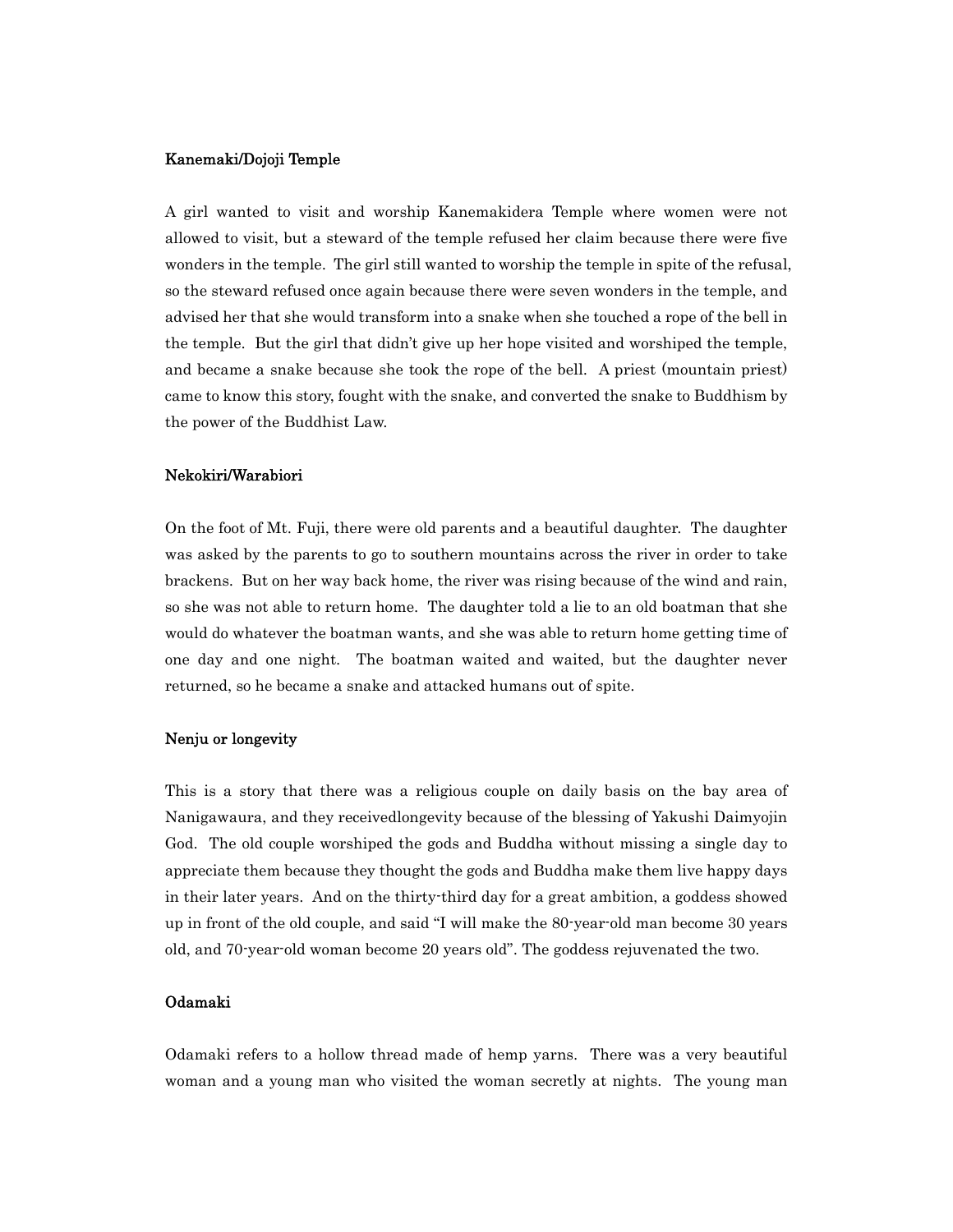came to the woman at nights, but never showed up in the daytime. The woman was suspicious about that, so she passed a hemp thread from the hollow thread, and needled it to the hem of the young man's clothes. When the woman traced the thread, there was a big snake that the young man transformed himself into, so the woman lamented.

# Tennyo or Celestial nymph

This dance refers to the situation where the gods gather to play instruments and dance at the night before the Gion Matsuri Festival. At that time, a young beautiful goddess who is good at dancing was on duty for dancing, so every god was so happy. This dance is said to adopt the way of medieval Shirabyoshi Dance, so it is beautiful and graceful. This goddess is called AmenoUdzumeno Mikoto" in Take Kagura, and "Suwano Shinnyo" in Otsugunak Kagura.

### Hashikake or Building a bridge

The Natorigawa River of the country of Omi was so broad and deep that people were not able to build a bridge those days. So they planned to cut the biggest cider tree among the sacred trees in the upper part of the river to make a part of the bridge. But this cider tree grew again the following morning after being cut in the previous evening, and vice versa, so it took seven days and nights to cut it down. But people were not move the cut tree at all. Then, according to an oracle, people asked Ototsurugozen to seek help, and finally they accomplished building the tree bridge safely.

# *Aramai or Furious Dance* Setsurugi/Tetsurugi or Hand sword

This dance is also called "Three-men-passing-through Dance," and is said to ward off evils by three gods and an enchantment dance to avoid disasters. But it is unknown what the dance shows because there is no verse of the dance. First,, three dancers without masks perform furiously, and after taking off their masks, they pass through each other holding their swords and drawing a circle, which is a thrilling and interesting program.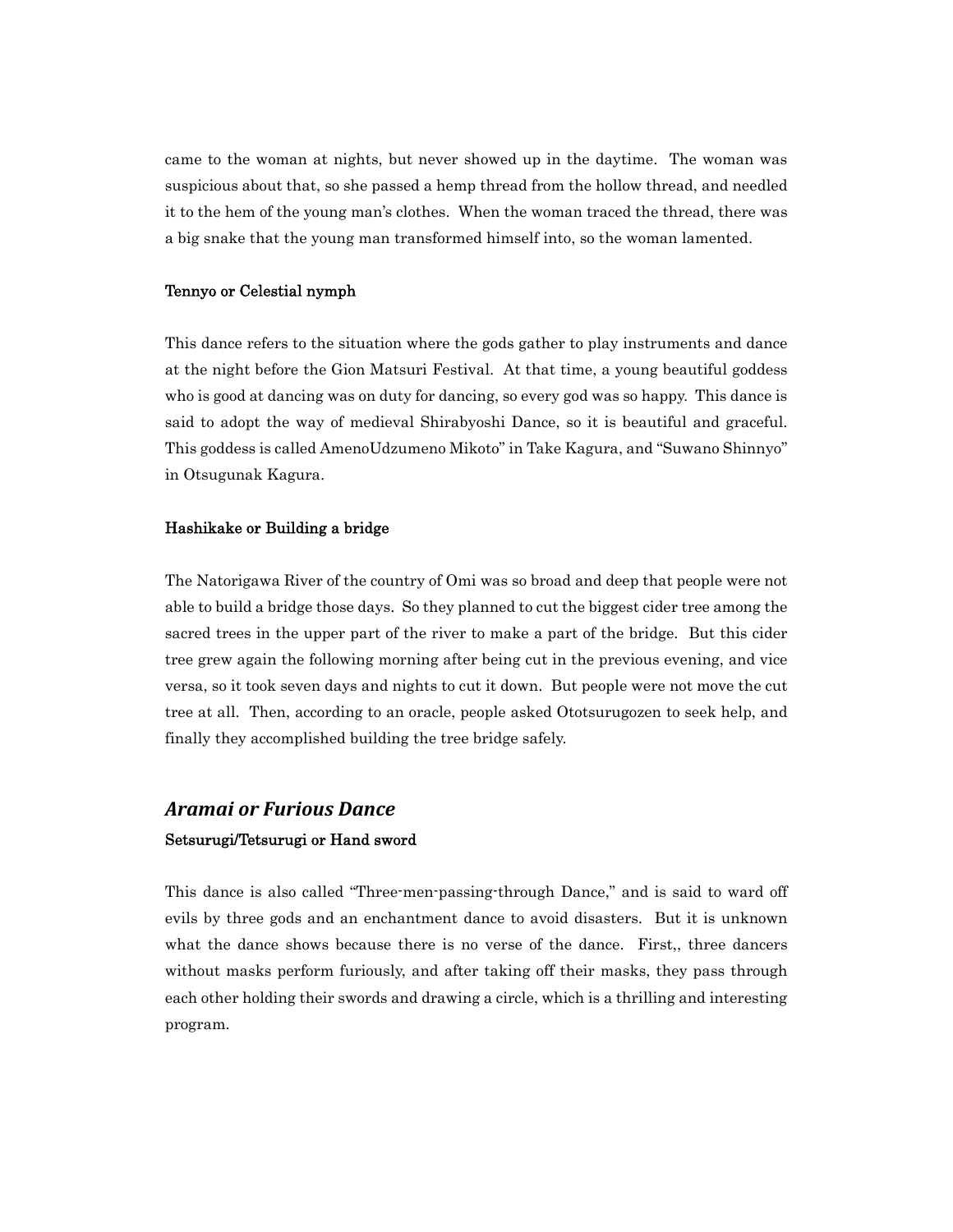#### Sasawake/Sasawarinomai

It is said that this dance is originated from a Shinto ritual called "Yudate." "Yudate" refers to the Shinto ritual that wards off troubles and sickness getting the spray from a big pot by the bamboo leaves dipped in the big pod. The god appearing in the dance is "Katakurokushin," guardian god for home and residence. So this dance is thought to be performed in building and renovating a house. This dance is performed by three dancers. The dancers suppress the stage in all directions furiously, expel evil spirits with bamboo leaves in their hands, and drive out demons.

### Fuhsho/Fusho

This dance is the most furious one among the furious dances, and it is said this dance was performed by the furious god in heaven to suppress in all directions, ward off seven disasters and to expel demons. This furious god is thought to be brave Takemikadzuchino Mikoto or Amenoohabarino Mikoto, but it is not clear because there is no verse of this dance. There are some point where singers and the dancer's movement meet with each other closely, and in happening this splendidly this dance becomes a popular program which is lifted up by the audience' enthusiastic shouts and applauds.

### Ryuden

This dance refers to a dance based on a legend that Amenotorifumino Mikoto and Takemikadzuchino Mikoto descended from heaven to the beach of Inasanoobama in the country of Idzumo in order to suppress evil gods in the country of Nakatsu and to recommend Onamuchino Mikoto (Okuninushino Mikoto) to succeed his country to an heir. Or, it is thought to have something do with the Dragon's King. In this performance there are an action to suppress in all directions and stomping action by the two furious god dancers with one's mouth open and the other's mouth closed. In performing taking off their masks, their action holding each end of their swords and passing through each other is a good scene, and it is called "Two-men-passing-through dance."

### Shimekiri

It is said that to cut a sacred straw festoon in this dance originates from the legend that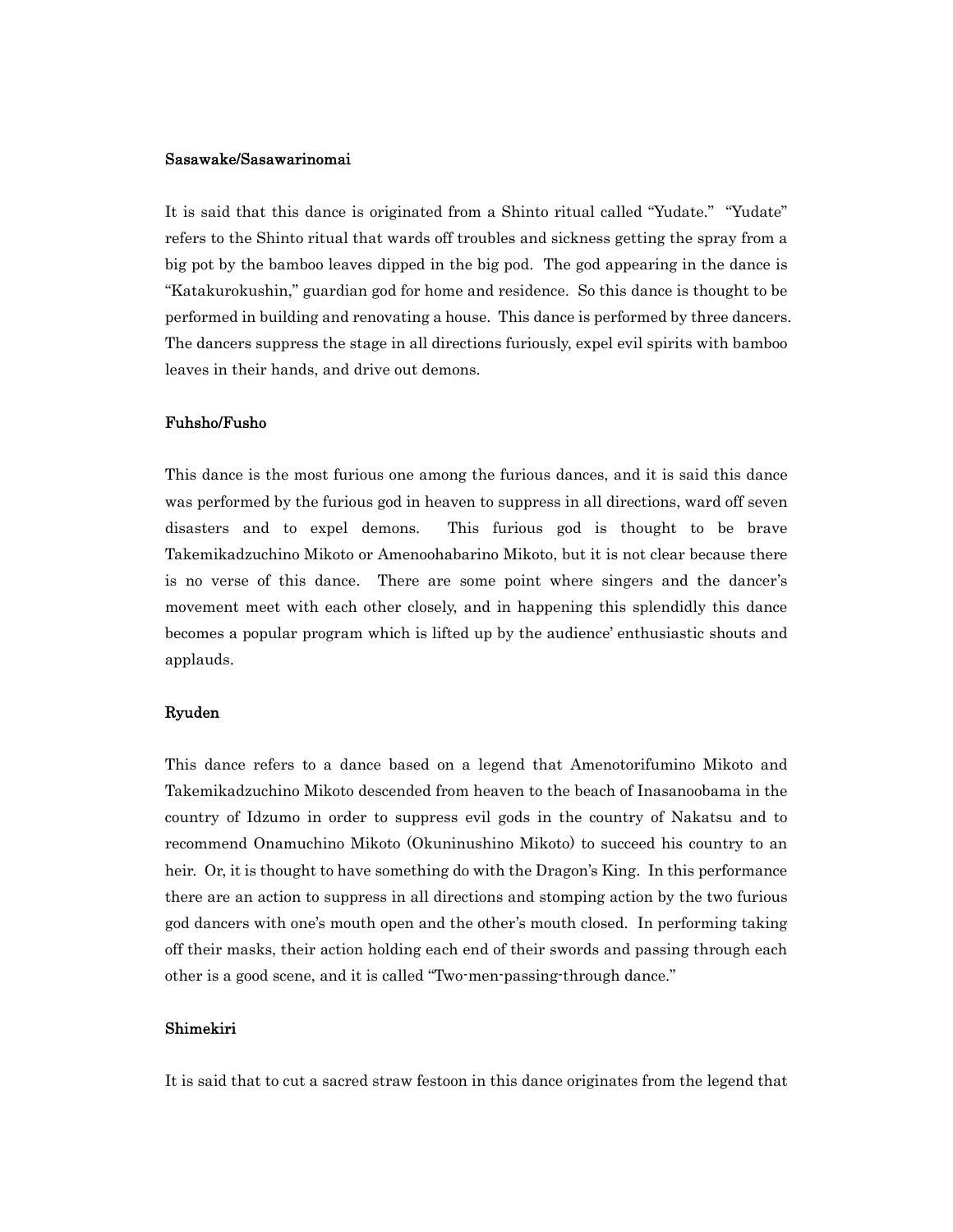people welcomed Amaterasu Omikami cutting a sacred straw festoon when she came out of the cave in heaven. Or it is said this dance is to resume the space getting rid of a boundary between the divine territory and human territory at the end of Kagura at the Kagura stage that was prepared by roping off the sacred straw festoon.

Therefore, it is said nothing but Gongenmai should be performed after this dance. In Otsugunai Kagura, the dancer cut the sacred straw festoon actually pulling a real sword, but in Take Kagura, the dancer does a behavior as if he cut the festoon.

# *Bangakumai*

# Kurama/Kuramatengu

Zenkaibo (Jinkaibo), leader of Chinese goblins, came to Ushiwakamaru (who became Minamotono Yoshitune later) who was trained in swordmanship by Japanese goblins at the Kuramadera Temple in Kyoto in order to compete with Ushiwakamaru. Zenkaibo attacked Ushiwakamaru, swaying his huge iron stick, but Ushiwakamaru fought with Zenkaibo using kinds of secret plans. In the end Zenkaibo surrendered, and ran away to China.

# Yashima

The outline of this dance is that a visitor priest dreamed of the story of the Yashima and Dannoura Battles between the Minamoto clan and Taira clan from an old man in the inn where he came and stayed in Yashima. Akushichihyoe Kagekikyo of the Taira clan fights hard with warriors of the Minamoto clan. When Yoshitsune sees the scene of the fight and goes close to the scene, Tairano Noritsune, head of the Taira clan, who is good at Japanese archery, shoots an arrow. Sato Tsugunobu, Yoshitsune's follower is killed by the shot arrow because he becomes a shield of Yoshitune. Kikuomaru, Noritsune's follower, is also killed in the battle.

### Kisomai

Kiso Yoshinaka performed a great deed to exile the Taira clan from Kyoto, but later he was attacked by Minamotono Yoritomo's force. Yoshinaka's force and Yoritomo's force fought at the Ujigawa River, and Yoshinaka was finally killed in the battle of Awadzu in the country of Omi. This dance refers to the scene Tomoe Gozen, who is thought to be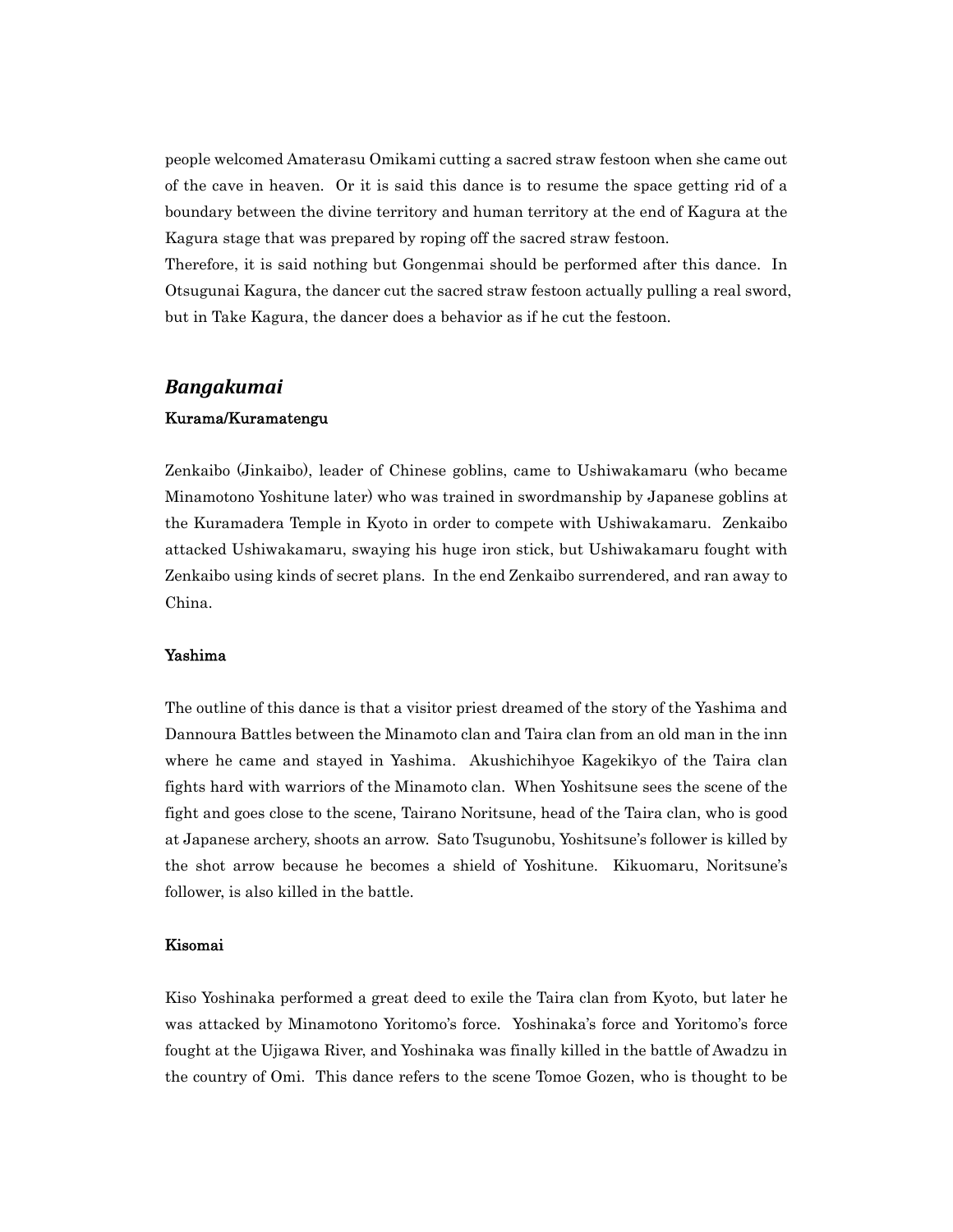Yoshinaka's wife, told about the battle story to a traveling priest by chance. She asked the priest to hold a memorial service for her deceased sisters of Aoi and Yamabuki who fought with her, and bravely returned to the battlefield.

# Other dances (No photos) Akumataiji or expelling demons ※"God Dance"

This dance is based on the legend of Jinmu Emperor's invasion of eastern countries. Jinmu Emperor heads for the east from Takachiho of Hyuga to seek for a suitable capital of Toyoashiharano Nakatsukoku. When Jinmu Emperor and his group entered the area of Yamato, Nagasunehiko blocked their way and was forced to engage in a struggle. But Jinmu Emperor conquered the area because of Michiomino Mikoto and others' great efforts. And Jinmu Emperor ascended to the throne at the Kashiharano Miya Palace. This dance refers to the virtue and power of the sword, and is a prayer dance to expel demons.

# Sanjinnomai or Three gods dance ※"Furious Dance"

This dance is handed down only to Otsugunai Kagura. Firstly three dancers with angry god masks on as well as the dance of "Setsurugi"(Tetsurugi) suppress the stage furiously, and in the second half, they take off the masks. They hold each end of their swords together, and pass through each other. As well as other furious dances, the verse is not handed down, so it is not clear what kind of god dance it is.

### Soga/Sogakyodai or Soga Brothers ※Bangakumai

In 1993 Minamoto Yoritomo held a large-scale hunting event. Warriors in the eight states of the Kanto District participated in it together. Among the warriors, Soga Juro Sukenari and Soga Goro Tokimune, whose father Kawadzu Saburo Sukeyasu was killed by Kudo Suketsune because of their fief battle, slipped in. The Soga brothers were successful in taking revenge on Kudo Suketsune at his camp at the end of the hunting event. But the elder brother was killed by Nida Shiro Tadatsune; the younger brother was caught and beheaded when he broke into Yoritomo's castle. This is one of three famous revenge stories in Japan.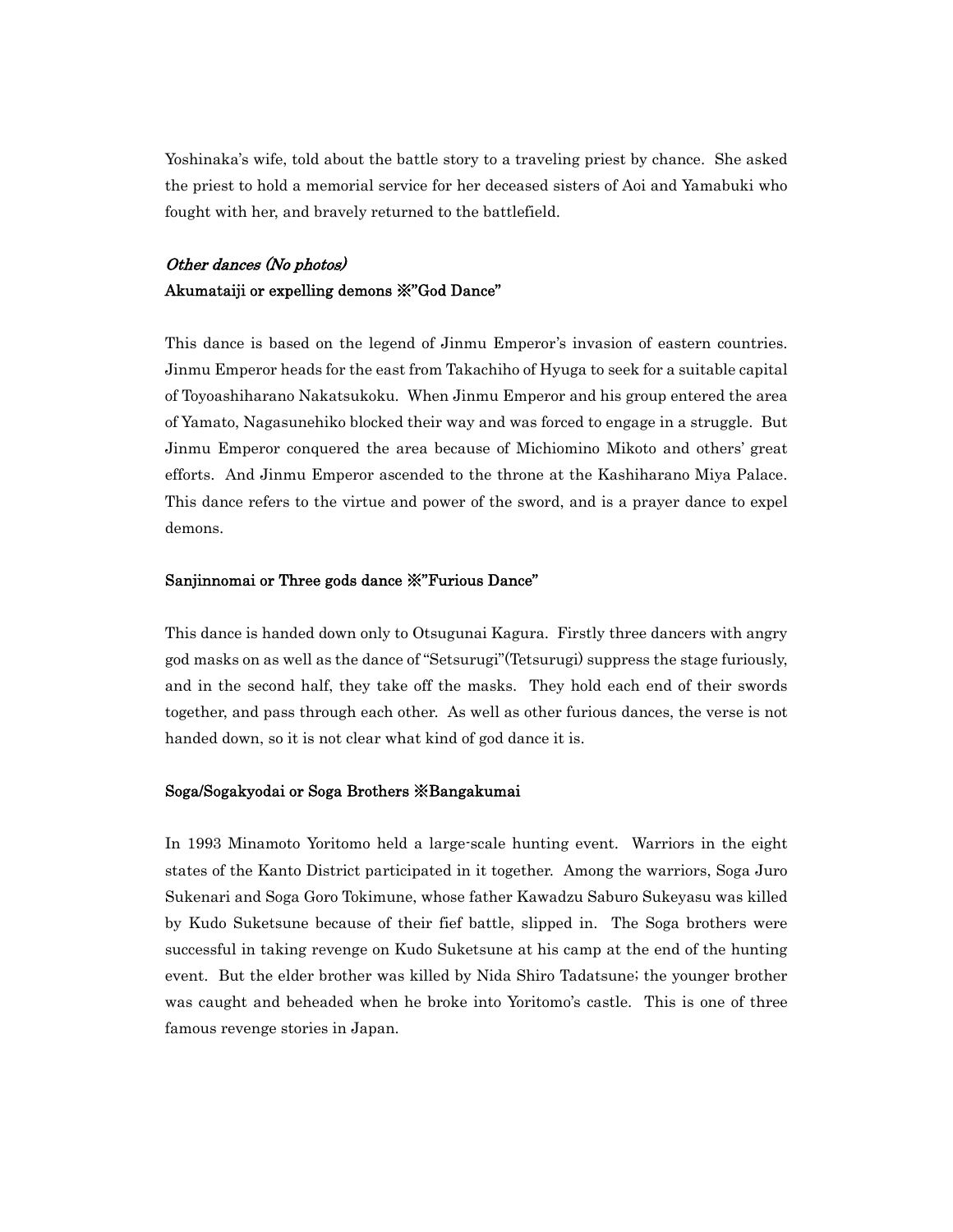### Ondaimai ※"Prayer Dance"

Omuchino Mikoto (Okuninushino Mikoto) is the god who created the nation, and is respected as agriculture god, commerce god and medicine god. This dance is said to be the dance to purify a building site or to do good horse business. So the dancers get astride small male and female horse dolls made of straw. The dance starts from the straw horse doll parade, and then is followed by the all-out drummers and people in the dressing room. When they are short of hands, even the audience is involved in, and they walk in all the rooms in a line, which feels strange.

### Oshikimai/Zenmai

"Oshiki" means small dining table and tray for Shinto ritual and ceremony. This dance is a program to perform acrobatically holding those things. "Oshiki" with offerings for gods on should never be fallen down until it is served on the altar even if you stumble or fall down. This dance is said to show this careful manner. Therefore, the dancer rotates a small table on his palm, and somersaults with his head touching the ground without falling down the table and tray.

# Kyogen (Partial dances shown) Taue or Planting rice

This dance shows a comedy that the Tairazaemon Family brings about when they go to their master to help plan rice. Tairazaemon makes a pass at a young woman named Omatsu, so Tairazaemon's wife is jealous about Omatsu and quarrels with her. Then, Tairazaemon mediates between them. Tairazaemon's grandparents show up, and the comedy becomes happy and lively. In the end, the performance is finished by a part graceful dance with hands called "Yoshikono."

### Sarubiki

A masterless samurai traveling across the country doing monkey performances and a blind priest with his wife meet. The blind priest hits his wife with a stick, behaves outrageously, calls her and finally starts a drinking party. In the meantime, the samurai and the wife get along with each other, and the samurai runs away the wife roping his monkey around the blind priest's waist. In the end, the dance is finished by a chase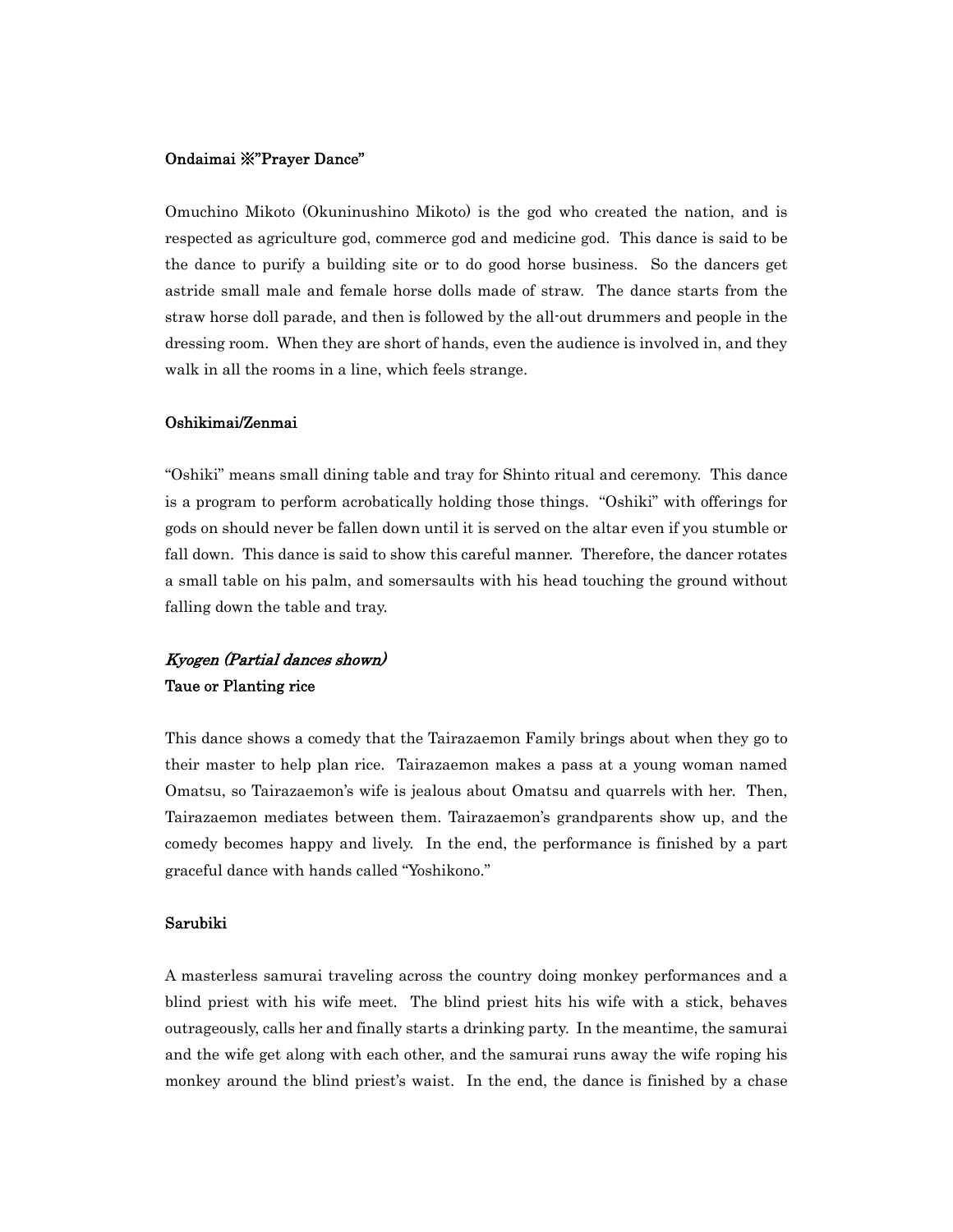between the blind priest and the monkey, which is angry about being touched from tip to toe.

### Bakamusuko or Foolish son

Saburobe is asked by his master to seek for a good husband for his daughter, and he introduces a foolish friend to the master. The friend is an inconsistent man, but once he performs Daikokumai Dance, the master is very glad because the inconsistent man appears to bring good luck.

### Hakonebansho or Hakone Watchhouse

An official at the Hakone Watchhouse likes to see entertainment, so he tells the passengers that he will approve their passing if they perform something for him. Whenever passengers perform something, the official gives his clothes to them saying it is very interesting. Finally the official performs together, undoes the belt naked, and enters the screen.

# Shutokenzan or Father-in-law's appearance

A man who sees his father-in-law ten years after he got married is terrible, and misunderstands what people say, so he develops inconsistent dialogues. The father-in-law is finally amazed by his attitude, and forgave him.

### Kitsunetori or hunting a fox

Hachizo, hunter of the Tohoku mountains, comes to the Shindagamori Woods to hunt a fox. A fox in the shape of woman appears and Hachizo approaches her. In the end the fox reveals its natural form being seduced by a stick with feed on its head, chases Hachizo, and enters the screen with Hachizo.

# *Gongenmai*

# Gongenmai

Gongenmai is the final dance of Kagura. It is said that making teeth-biting sound by a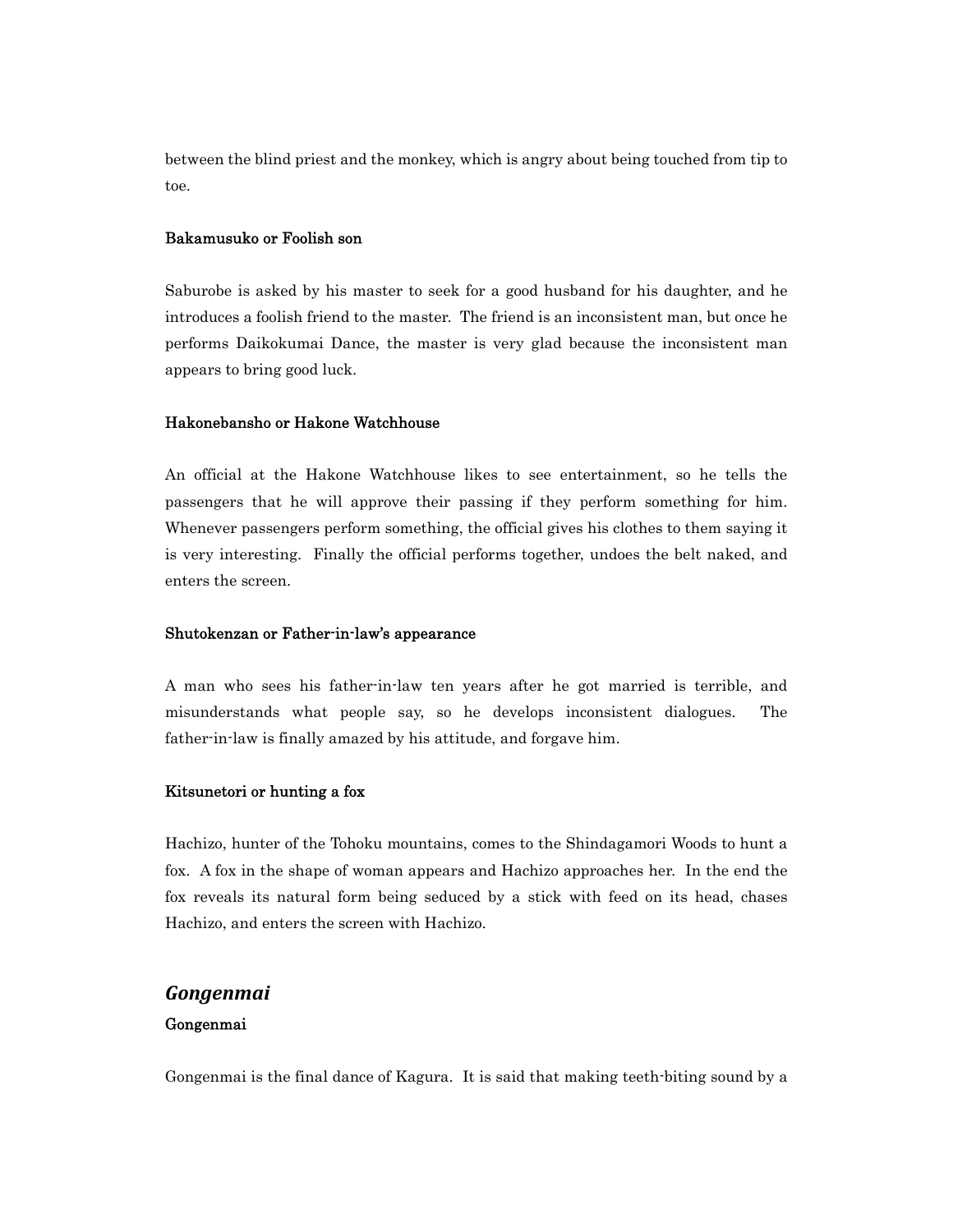Gongensama head is to expel demons, having bite by a Gongensama head's teeth after entering the inside of the Gongensama's body is to get divine favors for a perfect state of health. In private houses, it is thought the ritual called "Hibuse" at a fireplace and kitchen using fire is especially wonder-working. Besides the above-mentioned in Gongenmai, there are programs specified for a new house and celebration.

# Manual to appreciate Kagura

# Let's go and see Kagura!

Well, let's go and see Kagura!... But what should I bring? What is the manner? In this section, we will tell you how to get ready to appreciate Kagura and mental preparation.

### What should you bring for Kagura performance?

You are supposed to see Kagura dances for many hours, whether inside or outside, and you often feel chilly. So it is convenient for you to bring a small cushion, lap robe, disposable pocket warmer, coat, muffler, gloves and something to protect from you the cold. A plastic bag to put your shoes in is necessary because shoes are often taken by others. In seeing Kagura very often outside in summer, it is convenient for you to have an insect repellent spray, ointment, hat, waterproofing sheet to sit on, folding chair and portable light when it gets dark.

Regardless of seasons, drinks, food, writing implements and camera are always useful. It takes more than two hours to perform Kagura, so you can see the dances relaxing until the end when you have tea to quench your thirst, candies and snacks to stave off your hunger. Also, it is sometimes useful for you to have a business card with you when you are acquainted with someone.

More, brochures for the Kagura programs to be performed are sometimes handed at the venue that day, but they are seldom distributed in shrine festivals, so you can enjoy Kagura when you bring a guidebook with you for the event.

### Let's keep the parking manner!

Kagura is performed at various places such as a shrine Kagura theater, community center, gymnasium and event venue. There is no problem in an event venue which has a large parking lot, but Kagura is very often performed at shrines and community centers which have narrow parking lots. In that case, a nearby empty space or parking along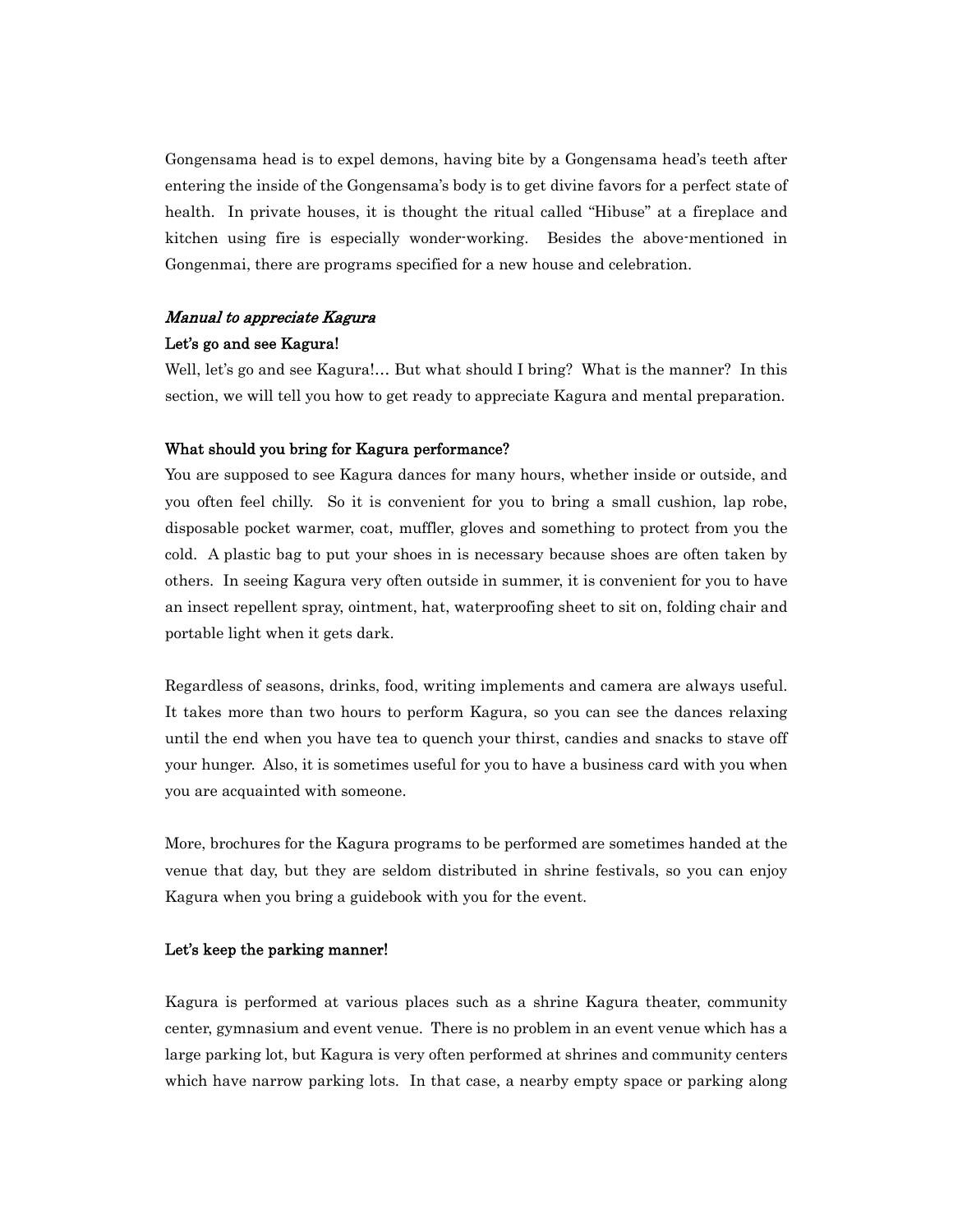the road are allotted to park. Please be careful about preventing traffic and illegal parking.

### Let's appreciate Kagura in the front area!

Seats for Kagura in festivals are usually nonreserved. Rather, there are no seats in Kagura, so each of the spectators secures a suitable spot at a favorite place. It is good for you to see and experience Kagura as far front as you can sit in order to know the real goodness of Kagura. In seeing Kagura at a shrine Kagura theater, you might want to sit down a little far away from the stage to see the dancers' toes because the Kagura theater is higher. You can see the dances fully. It is thought to be impressive to see Kagura in an angle to look up a little.

### Let's pay attention to photography!

In bringing a camera or video recorder, it is important for you to check if you are allowed to take pictures at the place and to bother the spectators around you. A tripod takes up considerable space, so you can take pictures without hesitation when you place your camera at the spot which is in front of the wall or pillar. Naturally, spare batteries are indispensable. Recently, it is common for you to take pictures by your cell phone. It is unknown when your cell phone rings, so you might want to put your cell phone into silent mode all the time.

# How should I offer "Oahana" or offerings?

It is free of charge for you to see Kagura in shrine festivals, so everybody can see it freely. However, some spectators offer "Ohana" (Mihana, i.e., flower) or enveloped money donations and sake drinks to appreciate wonderful performances. On the average, donations are 2,000 yen to 3,000 yen, but you might want to consult with your wallet when you want to offer. Also, when you see Kagura with your friends or acquaintances, it may be good for you to offer money in your joint names. These funds are useful to protect and succeed the tradition of the festivals and Kagura.

When you offer "Ohana," it is natural for you to write down "Ohana" or "Ohatsuho"(the first harvest) on the surface of the gift envelope. Of course, it is also all right for you to put down "Oiwai" (celebration) or "Sunshi" (with compliments). Under the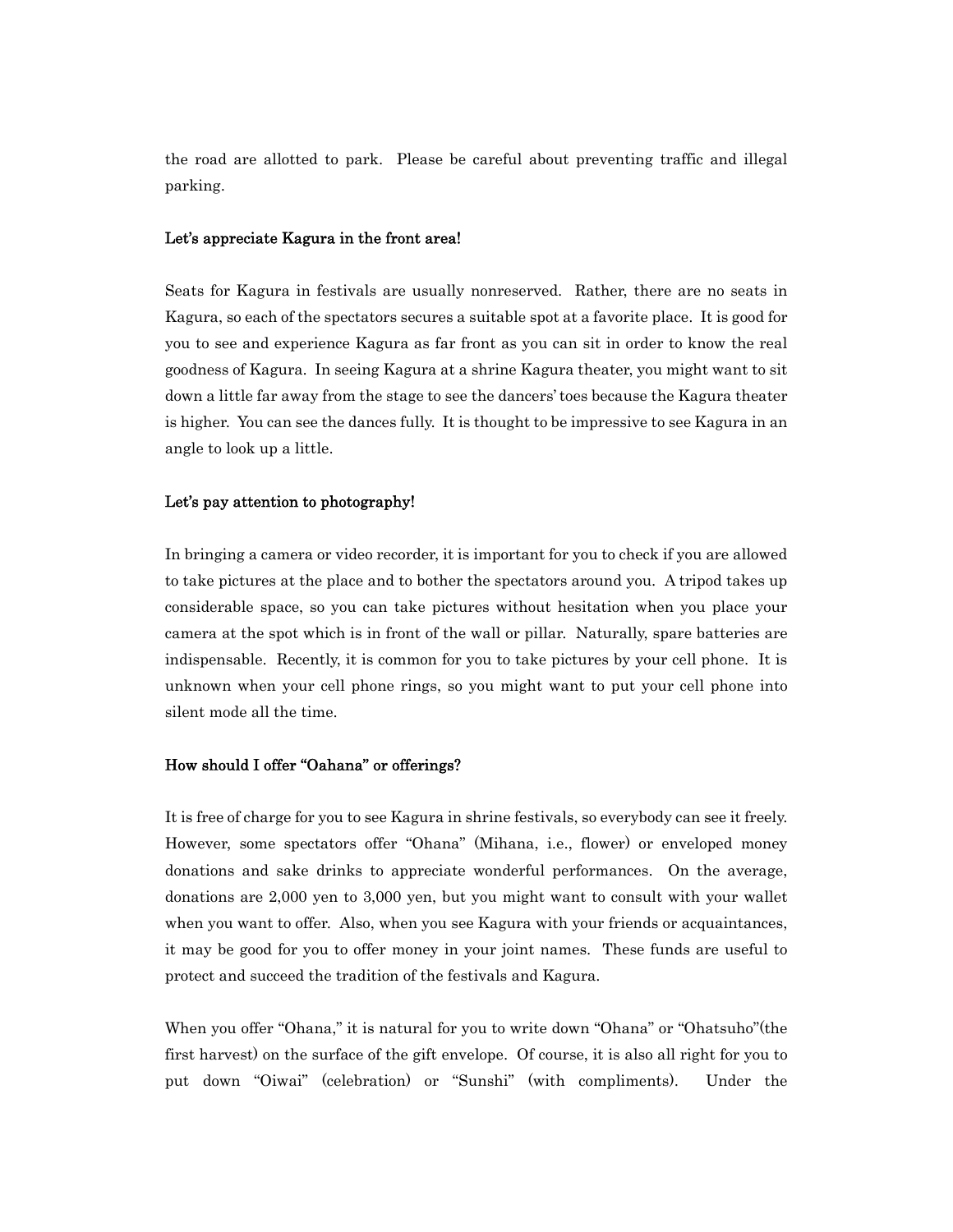above-mentioned, you are supposed to write down your name, but when your name is difficult to pronounce, you might want to write kana characters as well. It is because contributors' names are announced between the Kagura dances.

In offering "Ohana," you can go to the dressing room and hand it to the Kagura dancers directly when there is no receptionist. When it is difficult for you to go to the dressing room or to feel shy, you can place it next to the drummers and cymbalists choosing good time in the break between the programs.

### Let's enjoy Kagura!

Recently it becomes common for you to see Kagura silently, because Kagura is sacred to be dedicated to the gods. As a matter of fact, Kagura has divine elements such as expelling evils and praying for good health and harvest, but it has been commoners' entertainment with food and drinks since those days. So sacred sake is sometimes served during the break. It is out of the question for you to make a fuss drinking sake and to bother others, but when you don't have to drive your car and you think it is okay with you, it is enjoymable to have food and drinks in order to fully be satisfied with the wonderful dances.

### Let's clap hands!

It is natural for you to clap your hands at the end of each program, but is also good for you to do so in order to let the dancers know your feelings such as "Great!" or "Wonderful!" when the dancers are performing. It is said the dancers' sprits is different whey they receive many claps. In an especially furious dance, the atmosphere gets exciting when the claps clash with the right time to stop the drums and dance. Also, enthusiastic shouts from the audience are helpful to liven up the atmosphere. For instance, you are thought to be magnificently familiar with Kagura if you can yell like "Iyah!" or "Yosshi!" at the exquisite timing.

# Let's take part in "Naorai"!

"Naorai" is a banquet held after Kagura dances are over. When "Naorai" is held after a festivity, it is difficult for anyone besides the locals, but in Kagura, "Naorai" is a form of a social gathering between the audience and Kagura dancers, so you can take part in it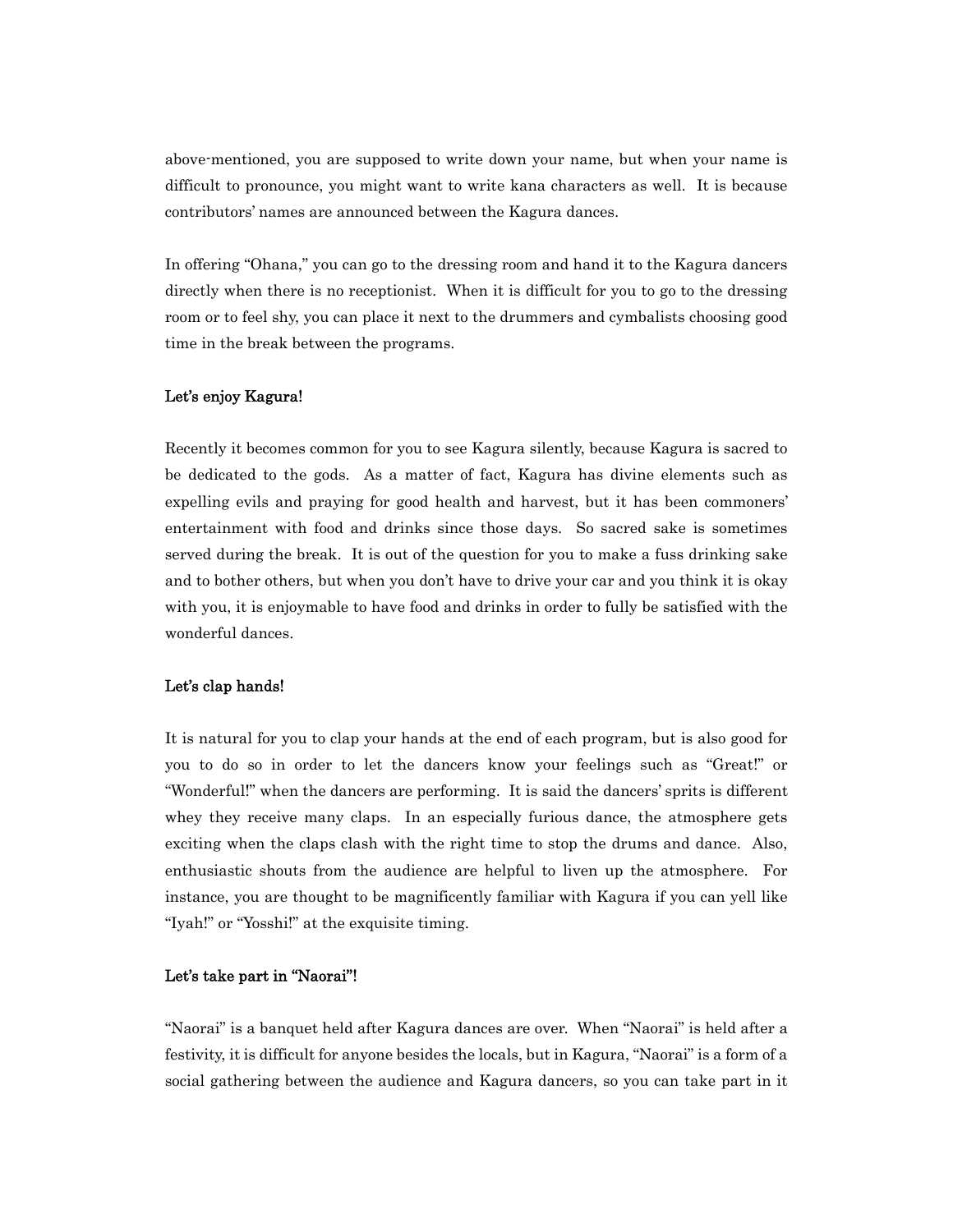relatively freely. When you offered "Ohana" or money in the meantime of the Kagura performance, you could participate in it without hesitation.

# Kagura sidebars Getting divine favors

There are some dances customs that give you divine favors besides Gongenmai dances. You may get divine favors if you know them in advance.

### (Sodeoroshi or lowering a sleeve)

It is called "Sodeoroshi" or lowering a sleeve that a dancer performs wearing a woman's new long-sleeved kimono. This is to pray for the woman's perfect state of health and to bring good luck.

### (Sannokami or San's God)

In Yamanokamimai, the dancer spreads rice on a tray in all directions. It is said those who have the rice are in their perfect state of health. It is also said the rice becomes your talisman when you have it with you. Also, if you hand the obstetrical binder from a pregnant woman before the Yamanokamimai dance, the dancer performs the dance tying the binder. "Yamanokami," or Mountain God, is regarded as Childbirth guardian, because "Yama" out of "Yamanokami" is also pronounced "San," which means childbirth. This dance is believed to pray for a safe delivery.

### Staying at Kagura inn

When you climb Mt. Hayachine or see the annual festival of the Hayachine Jinja Shrine, why don't you stay at an inn in the Kagura hometown? In the Take Community which is on the way to an entrance of Mt. Hayachine, there used to be mountain priest inns called "Takerokubo" " At present, there are some available inns, and you can recognize the afterglow of those days when you hear the names of the inns named after ancient mountain priests' names. Take Kagura is handed down in the Take Community. The inn owners are related to Kagura in some ways, so why don't you enjoy seasonal meals cooked with food from the land, along with a lively conversation about Kagura?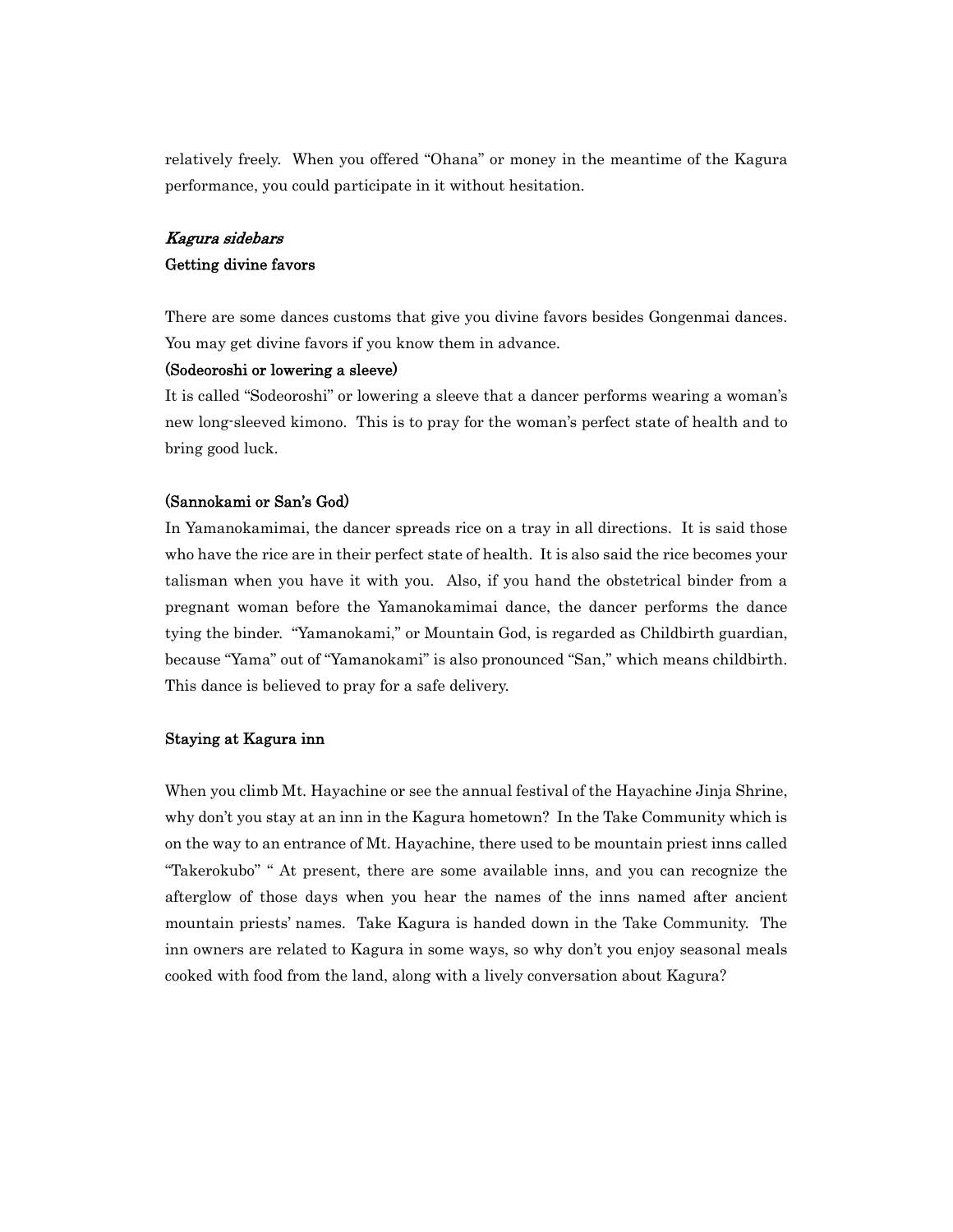# *Facilities related to Kagura* Ohasama Local Culture Preservation Center

In Hanamaki City, there are many kinds of Kaguras that were handed down with long history. This facility was built in 1981 to succeed Kagura to the next generations and to let many people experience near the Hayachine Jinja Shrine where Take Kagura was succeeded. In the center, there is a hall where Kagura dancers practice and a showcase that displays Kagura outfits, costumes and important materials from the Takesenmyoji Temple enshrining the Hayachine Daigongen Statue. (Open Period) May 1 to October 31, 9:30 to 16:00 (Holiday) Every Monday (Closed November to April in winter) (Admission) 210 yen per adult, 100 yen per junior high or high school student, 50 yen per elementary pupil

(Mailing address) 1-2 Uchiakawame, Ohasamamachi, Hanamaki, Iwate (Telephone) 0198-48-5864

# Kagura no Yakata or Kagura Mansion

"Kagura no Yakata" is originally a private house built in the Meiji Era. Being relocated from the original location, this mansion is used to practice Kagura and to open to the public. This building used to be a common shape-bending house in the Nanbu clan fief, but it was put back in the original straight shape. This center stands in the area where Otsugunak Kagura is handed down, so you can enjoy Kagura at the nostalgic private house. At this mansion, the first dance, spring dance, dedicated dance to the annual festival of the Otsugunai Jinja Shrine and final dance are open to the public. (Mailing address) 39-37-2 Uchikawame, Ohasamamachi, Hanamaki, Iwate (Seeing) Seeing Kagura is free.

# Kagura Calenndar

First dance of Otsugunai Kagura: January 2 at Kagura no Yakata First dance of Take Kagura: January 3 at Hayachine Jinja Shrine Gathering Place Spring dance of Otsugunai: late April at Kagura no Yakata Eve of Annual Festival of Hayachine Jinja Shrine: July 31 at Hayachine Jinja Shrine Kagura Theater Annual Festival of Hayachine Jinja Shrine: August 1 at Hayachine Jinja Shrine Kagura Theater